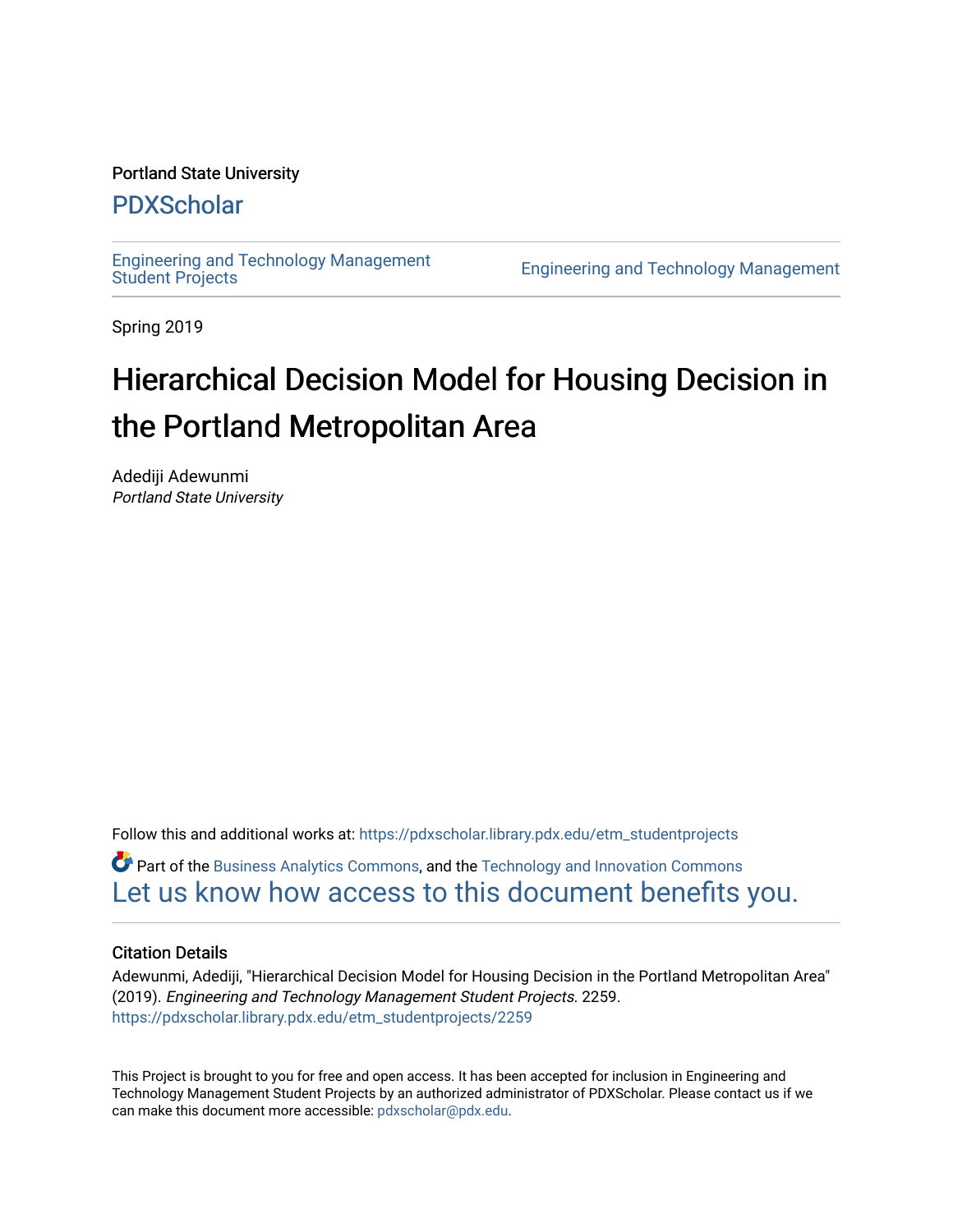**Portland State University Maseeh College of Engineering and Computer Science Department of Engineering and Technology Management**



# **ETM 530/630 – Decision Making Spring 2019**

# **Individual Project Paper**

# **Hierarchical Decision Model for Housing Decision in the Portland Metropolitan Area**

**Adediji Adewunmi**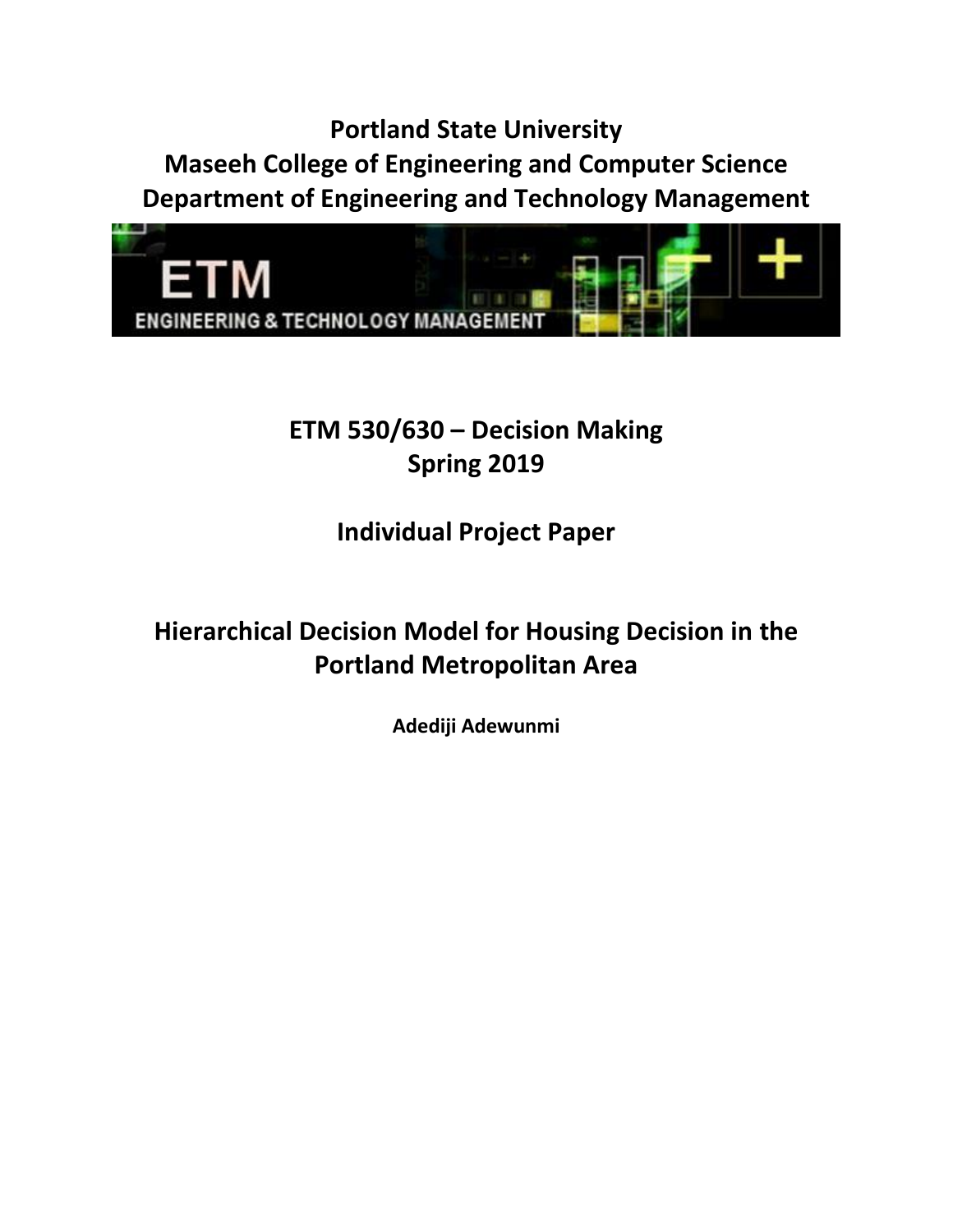# This Page Intentionally Blank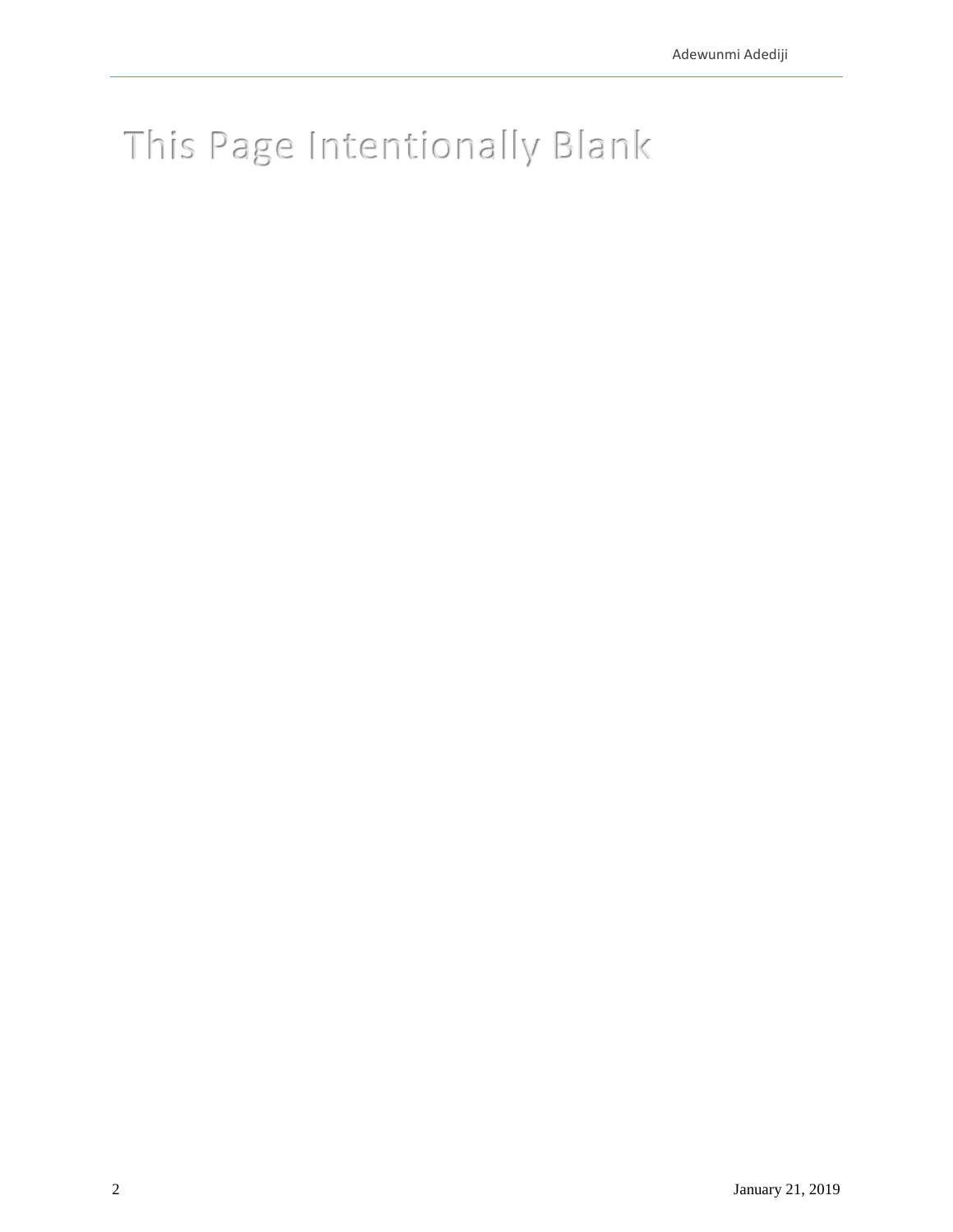# **ABSTRACT**

The Portland Metropolitan Area is one of the fastest growing in the Nation. A good percentage of in-migrants to Oregon end up in this area. This study aimed at creating a model to help individuals decide which city on the Oregon site of the Portland metro they should purchase housing.

Decision criteria was elicited from experts using a modified form of Delphi method, an HDM model was created and experts were asked to evaluate these criteria by making pair-wise comparisons. Once the HDM model was computed, the means were analyzed and it was determined that the city of Beaverton was the best location to purchase a home in the Portland Metro Area.

Future work on this should extend the model I included, more criteria like socio-cultural ones and the scope should be expanded to include the other cities in the Metro area on the Washington State side of the divide.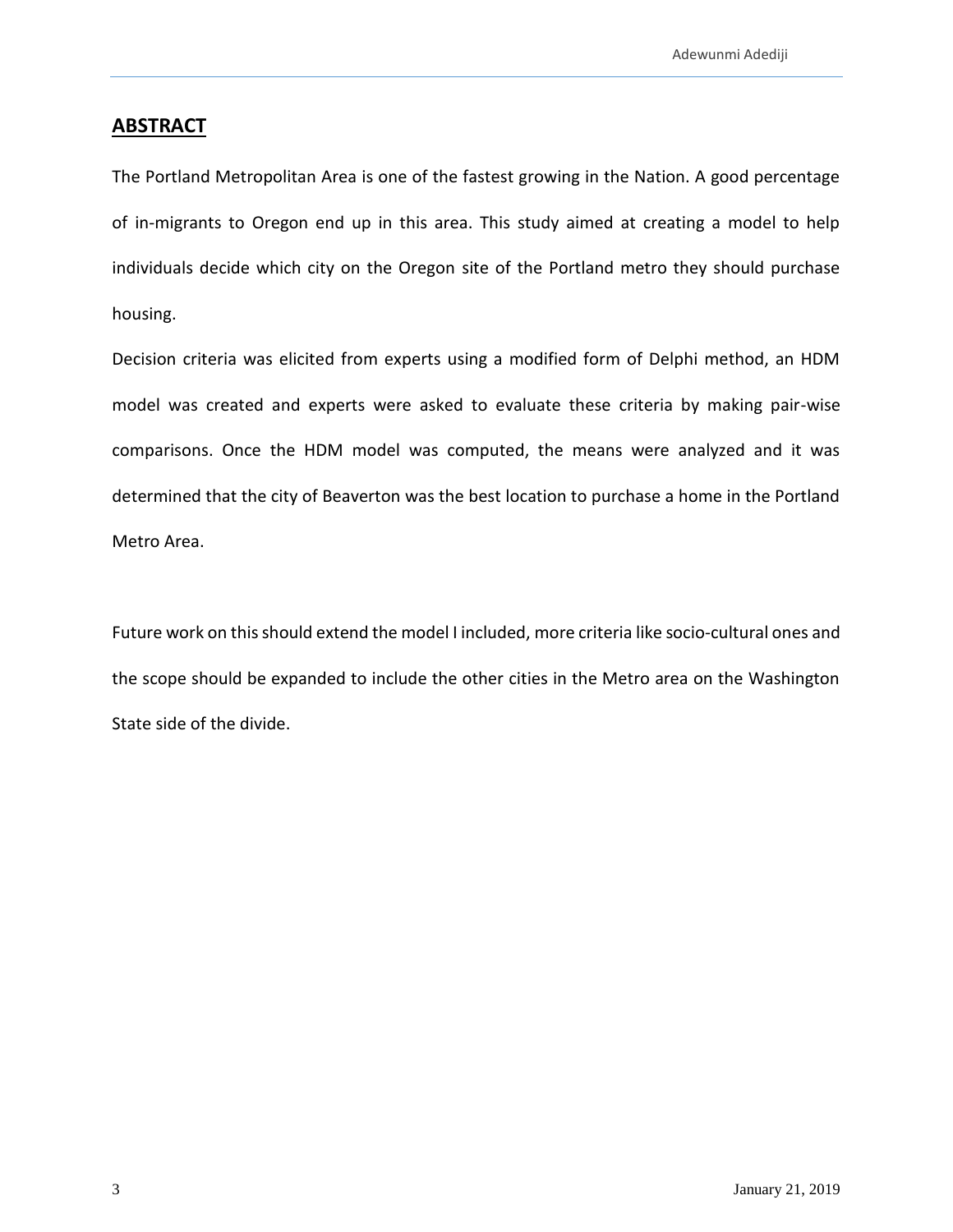# **CONTENTS**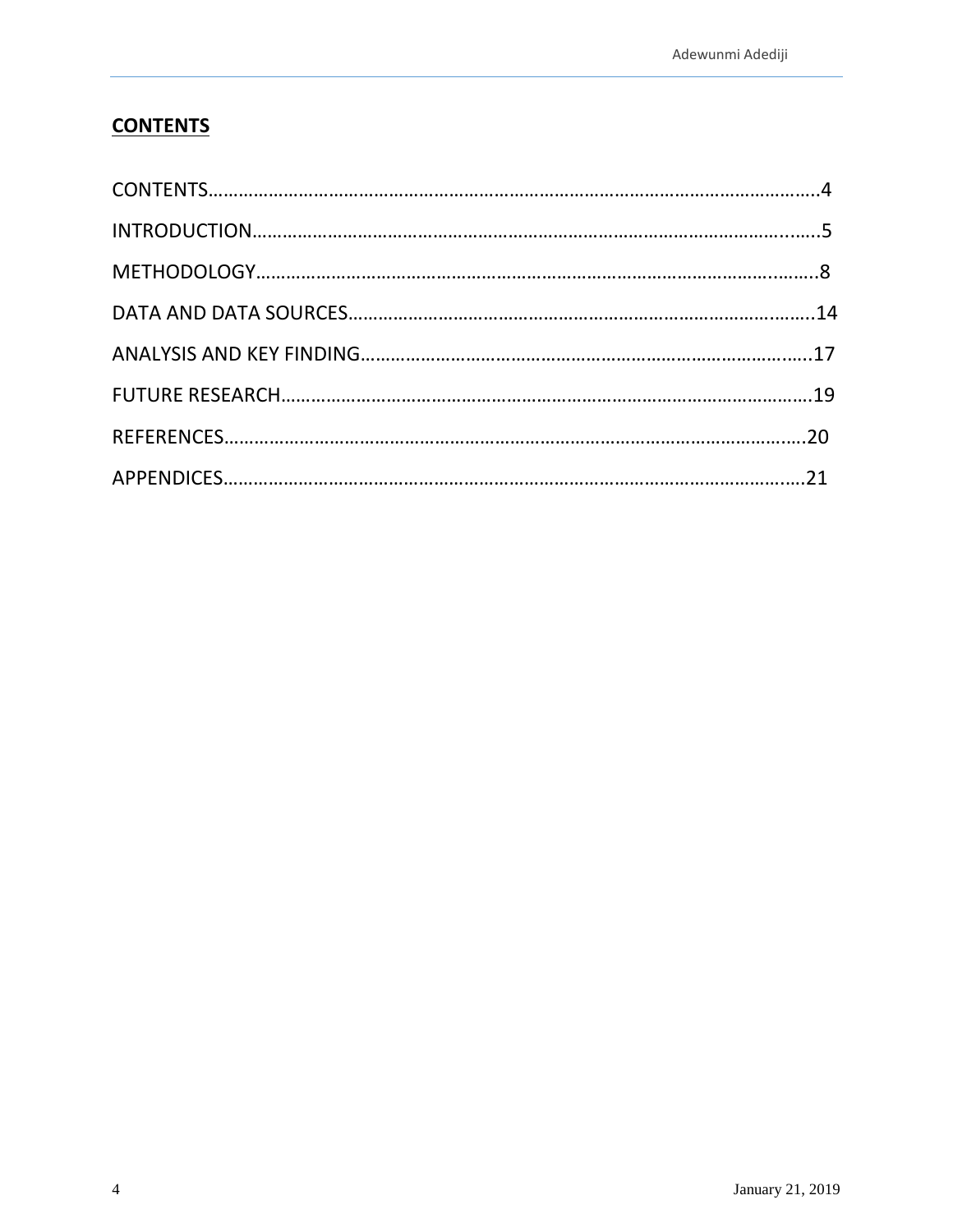## **1.0 INTRODUCTION**

In recent years, the state of Oregon has been experiencing an upward trend in in-migration. Approx. 250,000 moved to Oregon between 2000 and 2010 [1] and by 2018, Oregon ranked as the second highest percentage of newcomers in the United States (63.8%) based on data released from United Van Lines moving company [2]. Data from another moving company; Atlas Van Lines, ranks Oregon the 6th state with the highest in-migration based on data released [3].

Portland is the largest city in the State of Oregon, with an estimated population of 648,740 as of 2018, it accounts for approximately 15.5% the population of the Oregon [4]. Portland is under the Multnomah County and the central city of the Portland Metropolitan Area; a metropolitan area consisting of five counties in the State of Oregon and two in Washington State. Of the increasing rate of in-migration to the state of Oregon, we are seeing the Portland metro area receiving a good chunk of this inflow. The region grew by 13.6 percent in the years between 2000 and 2010, making it the second fastest growing in the state after central Oregon. [1]

Studies have attributed this influx of people to Oregon and consequently the Portland metro area to accessibility to natural amenities, economic opportunities, comprehensive public transit and overall high quality of life [1], based on the study, this holds through especially for young, college educated individuals. The economic justification for in-migration is evidenced by the emergence of the Silicon Forest, a cluster of high-tech companies located in the Portland metro area, particularly in the cities of Beaverton and Hillsboro. This *valley*, consists of companies like Intel, ASML, Tektronix, InFocus, Planar, Pixelworks, Hewlett Packard Co, Xerox and Epson who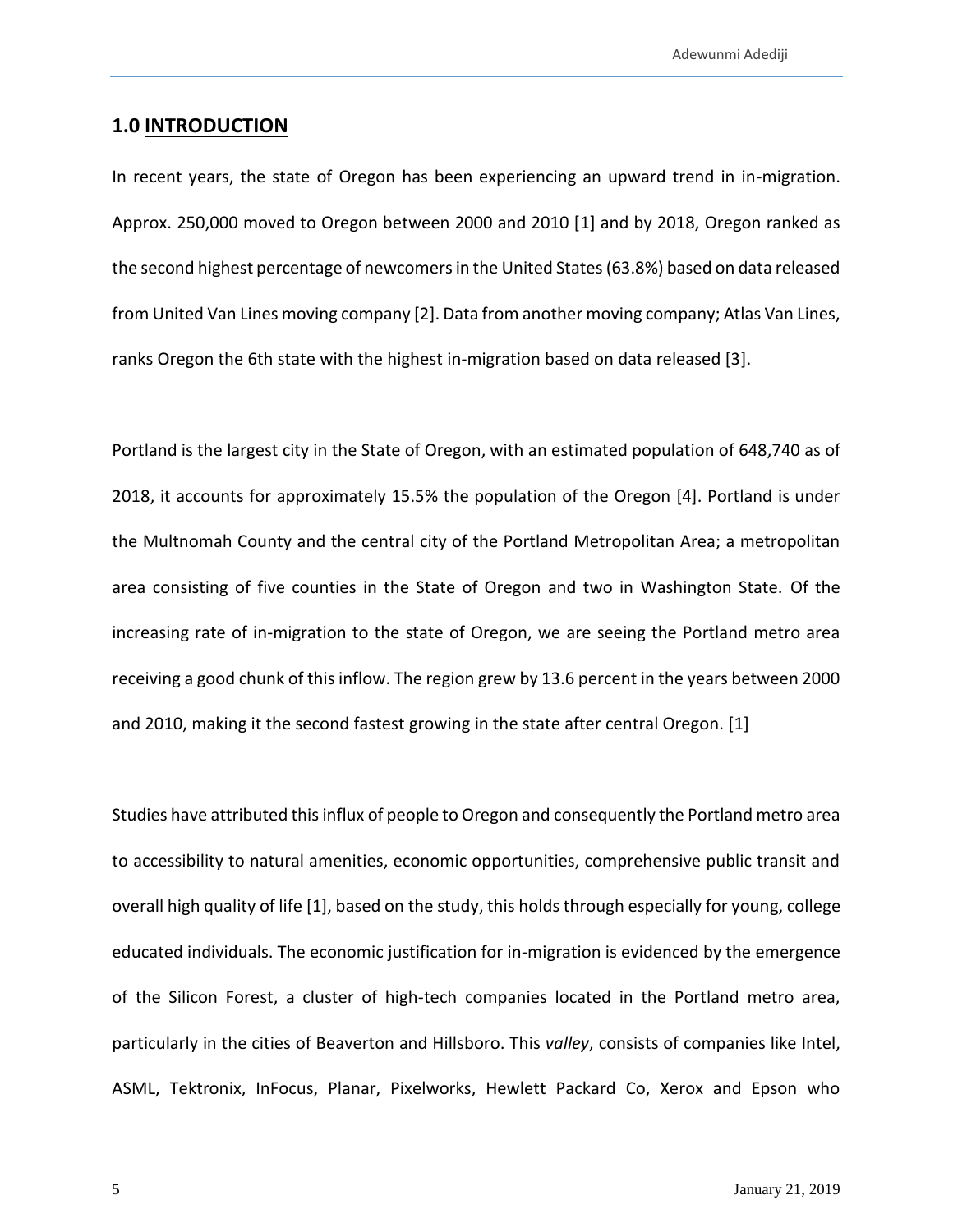specialize in chip manufacturing, test and precision equipment, electronic displays and printers respectively. Worthy of mentions is also the presence of the global campus for Nike Inc in the same region. These companies are some of the largest employers of labor attracting talent from across the nation and the world. Expectedly so, Washington county was reported to be one of the counties that experience explosive population growth (115.5%) between 1980 and 2010. This in-migration to the region has affected both the housing and rental markets in the region as newcomers find ways to settle in. The simple law of supply and demand will dictate that this inmigration will consequently lead to an increase in demand for housing, true, but not in the way one might think.



**Portland MSA Migrant Incomes** 

Fig 1 Median Household income for households moving to Portland Metro in 2015

It has been shown that newcomers to the Portland metro are more likely to rent apartments rather than buy homes [5], likely due to the fact that in-migrants have lower income than existing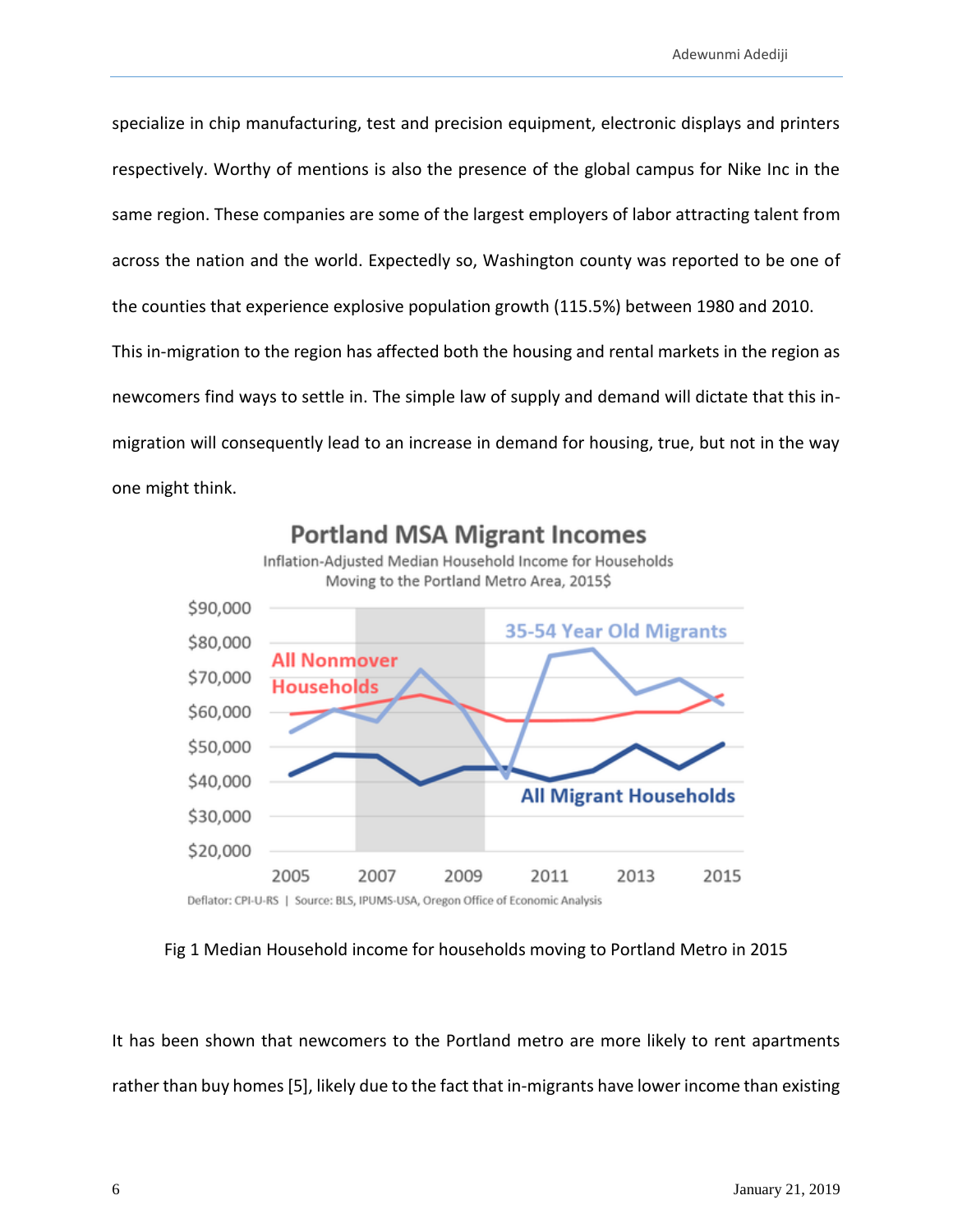residents (see Fig 1) and most of them are young educated graduates, just starting off with their careers [1].

However, there are still a good number of newcomers to the region and current residents who want to make that transition to home ownership. This study aims at providing a model to help prospective home buyers identify a good location in the Portland metro to purchase a home, considering factors identified by real estate professionals, current and prospective homeowners.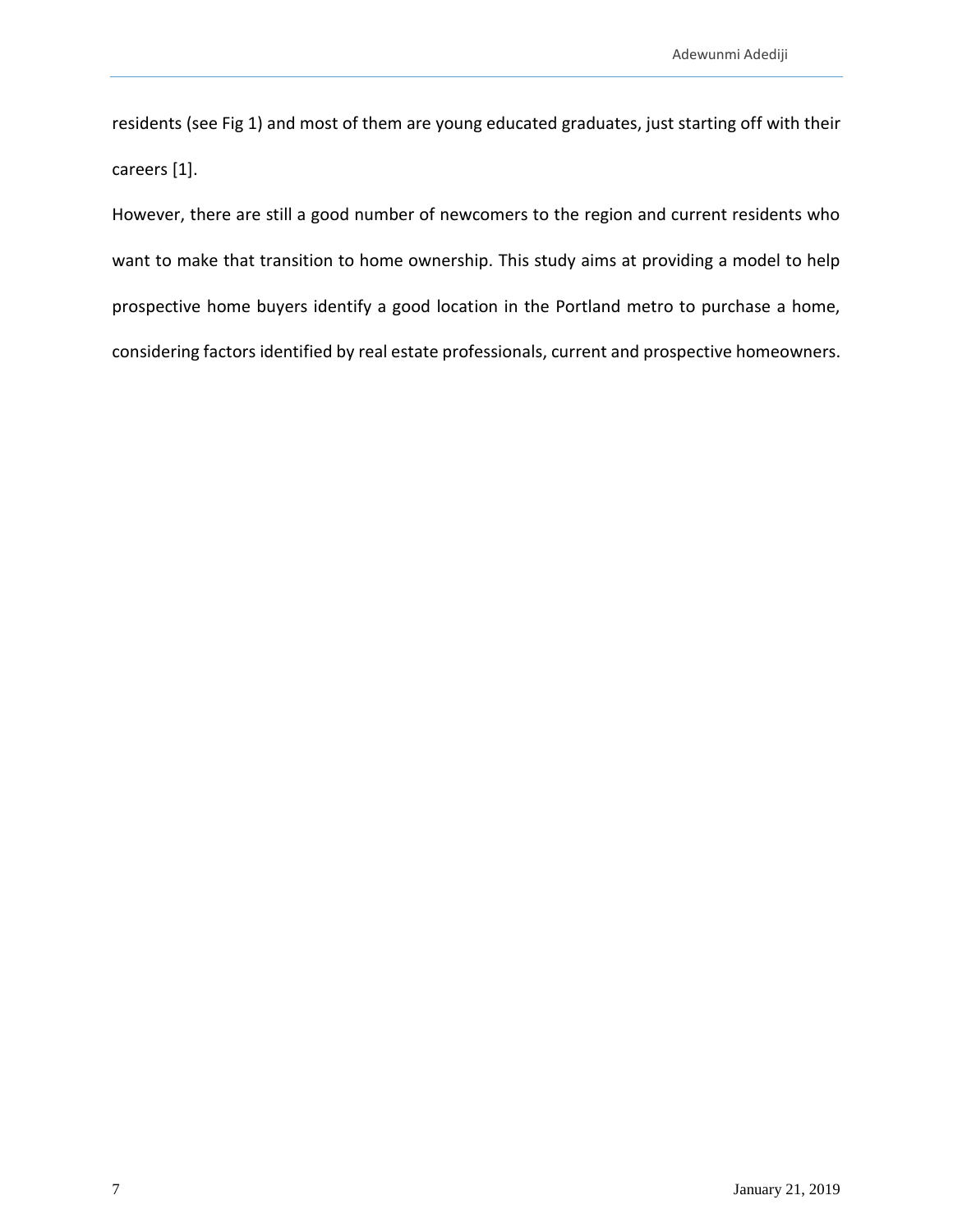# **2.0 METHODOLOGY**

The problem of determining where to purchase a home was treated a multi-criteria decision (MCD) problem. The following steps were followed:

#### **1. Decision problem definition**

Initially, in-migration and housing issues in the Portland metro was viewed in broad strokes, and after review of literature, the decision problem was identified to drive the design of the model.

## **2. Model Selection**

The next step was to define a suitable decision model. After reviewing literature, it was determined that the Hierarchical Decision Model was the best to use for this MCD problem. The HDM is a variation of the Analytical Hierarchical Process (AHP) [6], it allows for the problem to be broken to its base pieces (criteria) and allows weights/values to be assigned to each piece for comparison. With this, priorities can easily be determined depending on the weights and this provides the decision maker a basis for making a decision. Structurally, it has a hierarchical structure with the decision at the top and the layers of the criteria beneath. [7] This method was suitable for this study as it was able to accommodate all the identified decision criteria into a single model for evaluation.

#### **3. Determine Criteria**

In this step, the decision-making criteria for house purchases was elicited from real estate professionals, current and prospective homeowners. These criteria were elicited by interviews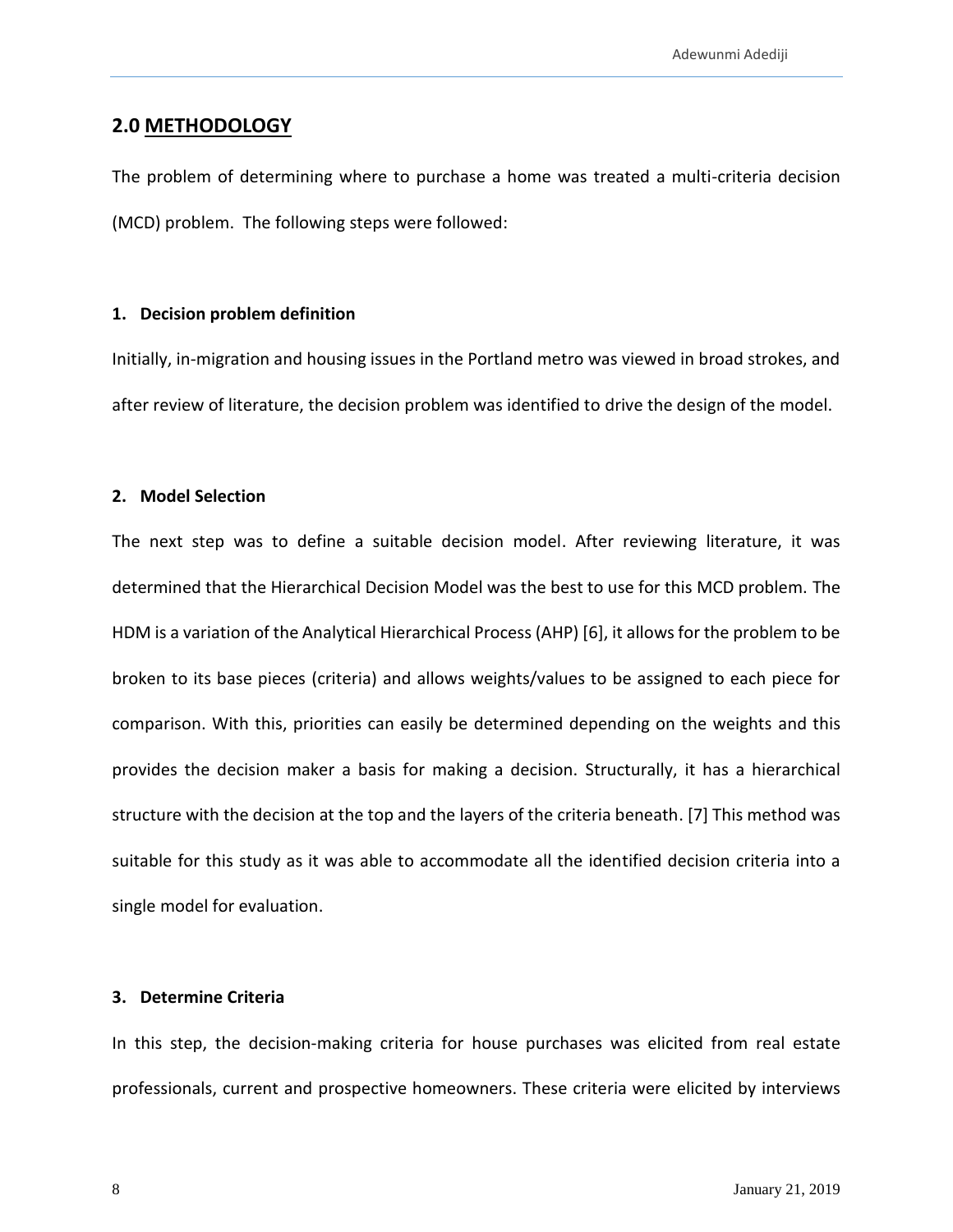with the experts and going through an iterative process where identified criteria were rereviewed with each expert comparing it against responses from other experts. This was in a sense a modified Delphi method. This approach was particularly suitable as experts were able to narrow down their criteria in very few rounds until there was good agreement on what these criteria should be across board. At the end of the process, eight (8) decision criteria were identified and were split into three categories.

#### **4. Build HDM**

From the previous step, categories and subtypes were developed and consequently fed into the HDM tool to develop and finalize the model. The HDM tools used was developed by Dunda Kocaoglu and is in use in the department of Engineering and Technology, Portland State University.

#### **5. Expert Judgement Quantification**

Experts were provided link to the HDM tool and were asked to perform pairwise comparison, evaluating the categories and criteria.

#### **6. Analysis of results**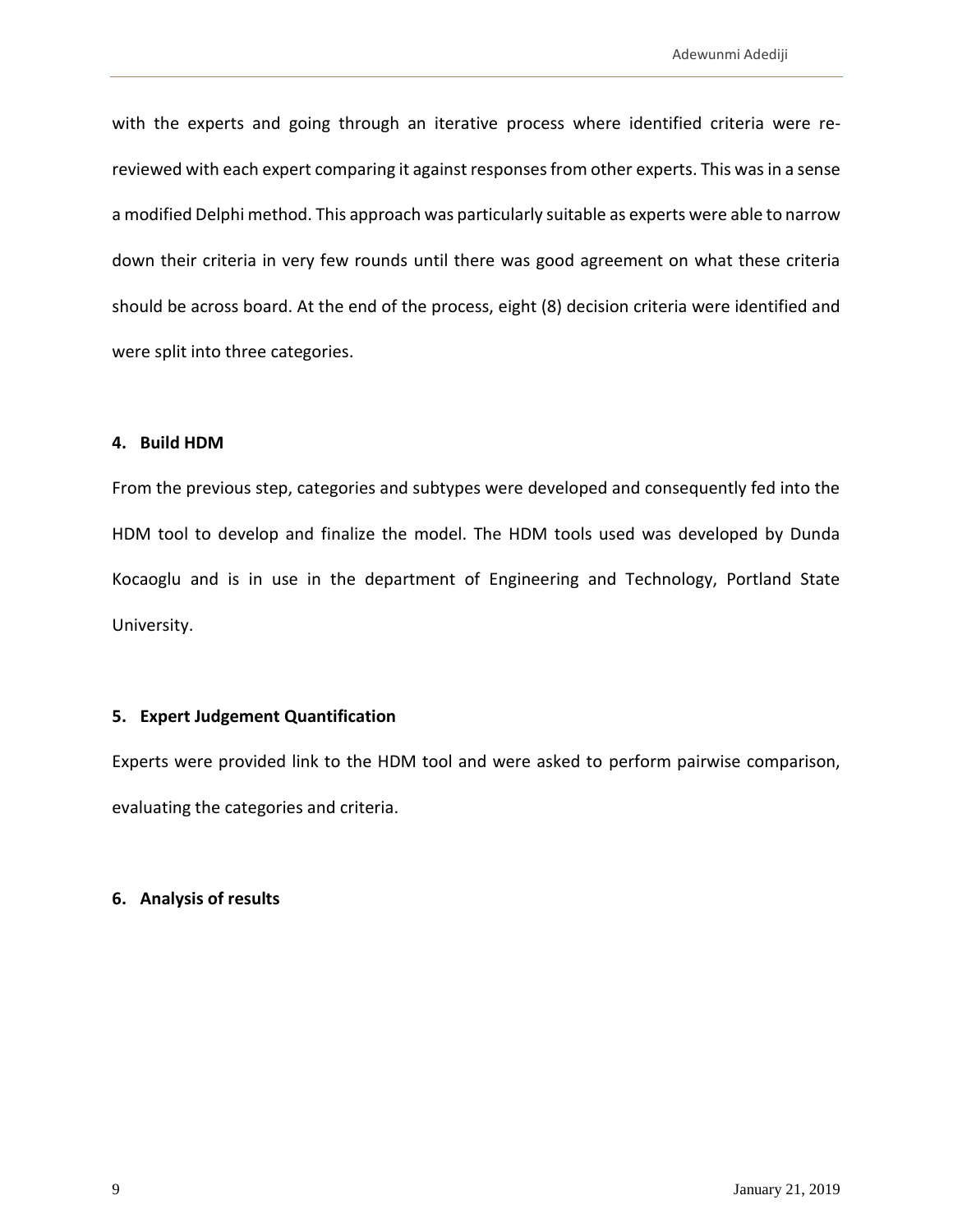## **2.1 Model Development**

For this study, four cities in the Portland metro area were taken into consideration as possible outcomes and incorporated into the model. These four cities are some of largest in the Oregon side of the metro area and were selected for simplicity. The cities are, Gresham, Portland, Beaverton and Hillsboro.

The criteria were classified into three categories:

## **1. Financial**

This category covered all financial implications/consideration when one intends to purchase a home in any of the region in the Portland Metro Area.

## **2. Environmental**

This covers all consideration of safety and security concerns. It also incorporates the availability of recreational facilities like parks and trails.

## **3. Infrastructure**

This takes into consideration availability of good transport system, road networks and availability of medical facilities and quality of school district.

We see that these categorizations are very consistent with literature from the point of view of in-migration to the Portland metro. [1] Study showed that many young college educated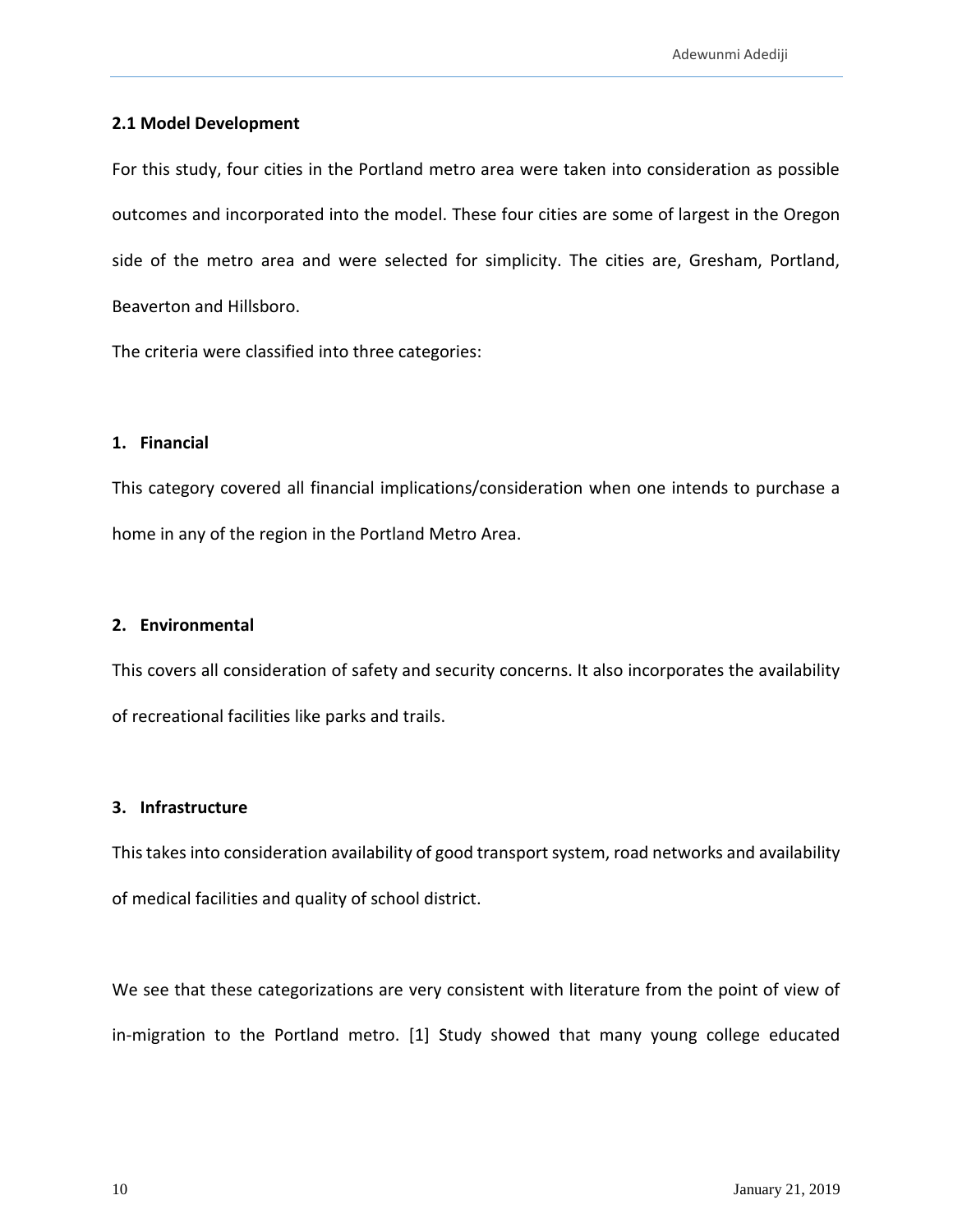individuals migrated to Portland partly because of the natural amenities, with the excellent public transportation system been an incentive.

These categories were split into the categories defined by the experts and their definitions can be found in table 1 below.

Once defined, these criteria were loaded into the HDM tool and finalized. The links to the tool was sent to the experts and each expert had to evaluate each pair of node under a parent node. The evaluations were done by assigning weights on scale of 1 to 99 for each node. There was a total of total 58 pair wise comparison to be completed for all the criteria.

| <b>Perspective Categories</b> | <b>Sub-Category</b>     | <b>Explanation</b>               |
|-------------------------------|-------------------------|----------------------------------|
| <b>Financial</b>              | <b>Price</b>            | The cost of the house            |
|                               | <b>Homeowners</b>       | Not having to pay an HOA fee     |
|                               | <b>Association Fees</b> |                                  |
|                               | <b>Taxes</b>            | The cost of property tax         |
| <b>Environment</b>            | <b>Recreation</b>       | Availability of nature parks,    |
|                               |                         | trails and recreational activity |
|                               | <b>Security</b>         | Crime rate in the                |
|                               |                         | neighborhood                     |
| <b>Infrastructure</b>         | <b>School District</b>  | Quality of the school district   |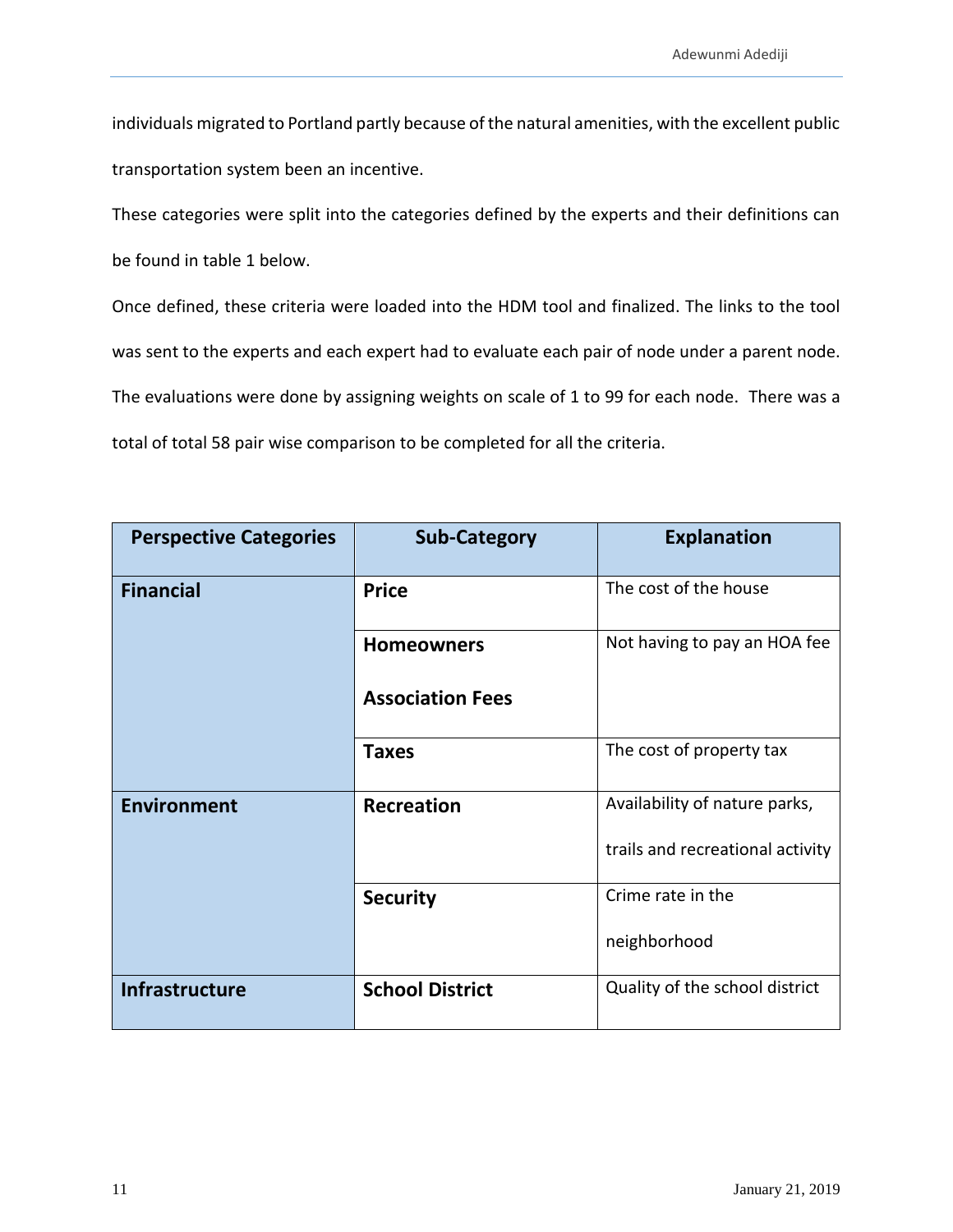| <b>Ease of Transportation</b> | Availability of good public  |
|-------------------------------|------------------------------|
|                               | transportation systems and   |
|                               | road network                 |
| <b>School District</b>        | Availability of good quality |
|                               | medical facilities           |

# **Table 1. Definition of Sub-Criteria**

Figure 2 shows the pairwise comparison for the "Financial" node as filled by one of the experts.



Fig 3. Pairwise comparison for Financial Category

In this example, the expert indicates price consideration is three times more important property tax, tax consideration is three time more important that HOA fees consideration and the price of the property almost 6 times more important than HOA fees consideration. By investigating the values closely, we see a transitivity of the expert's weight for all three comparisons. The presentation of the entire model by the HDM tool is shown in Fig 3 below.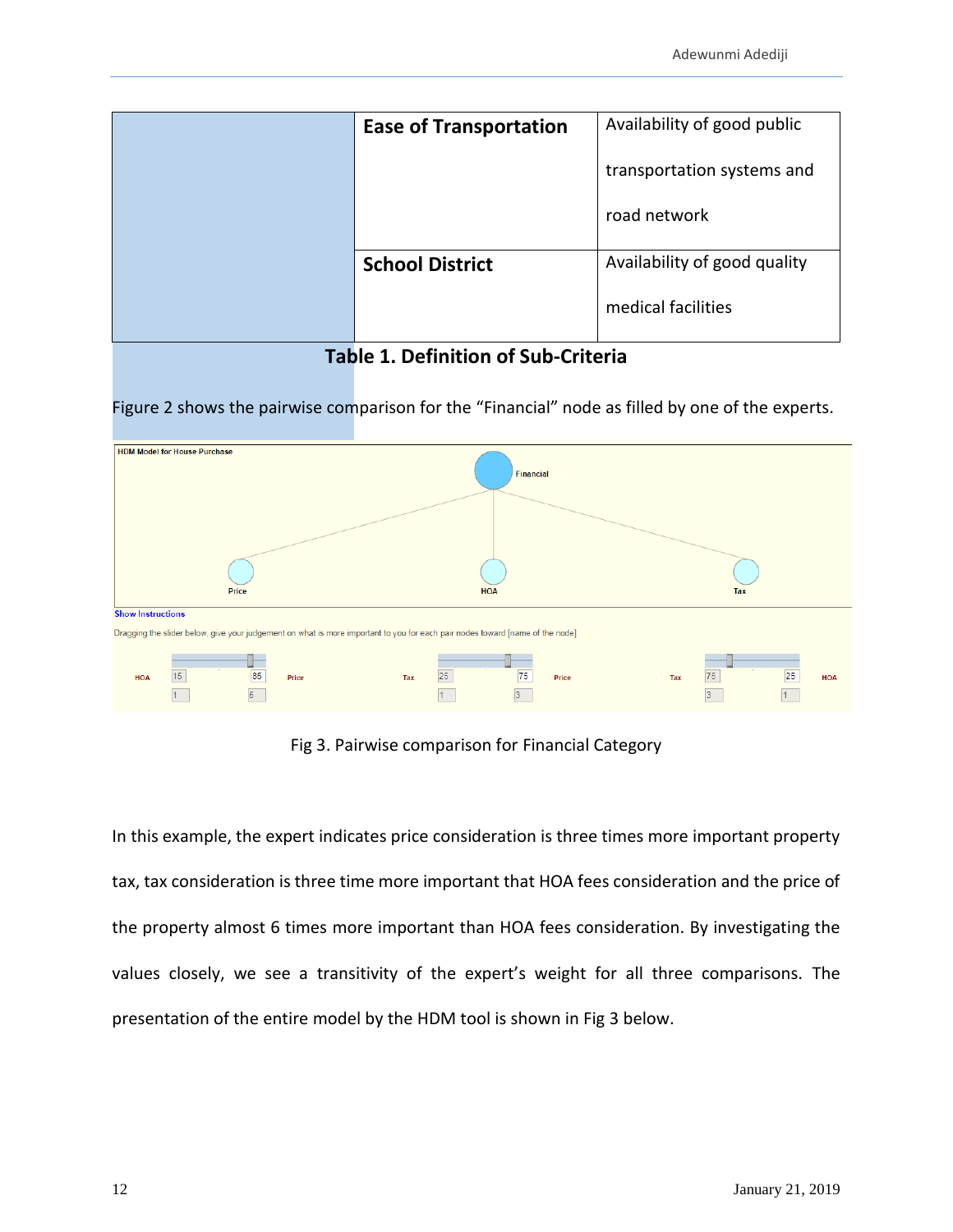Once the experts evaluation was completed, the tool provided an analysis of the results, showing the mean, minimum and maximum values, standard deviation for each outcome. It also provided the inconsistencies and overall disagreements and per [6], values greater than 10% needed to be mitigated.



**Fig 3. HDM Model for decision problem using the ETM HDM Tool**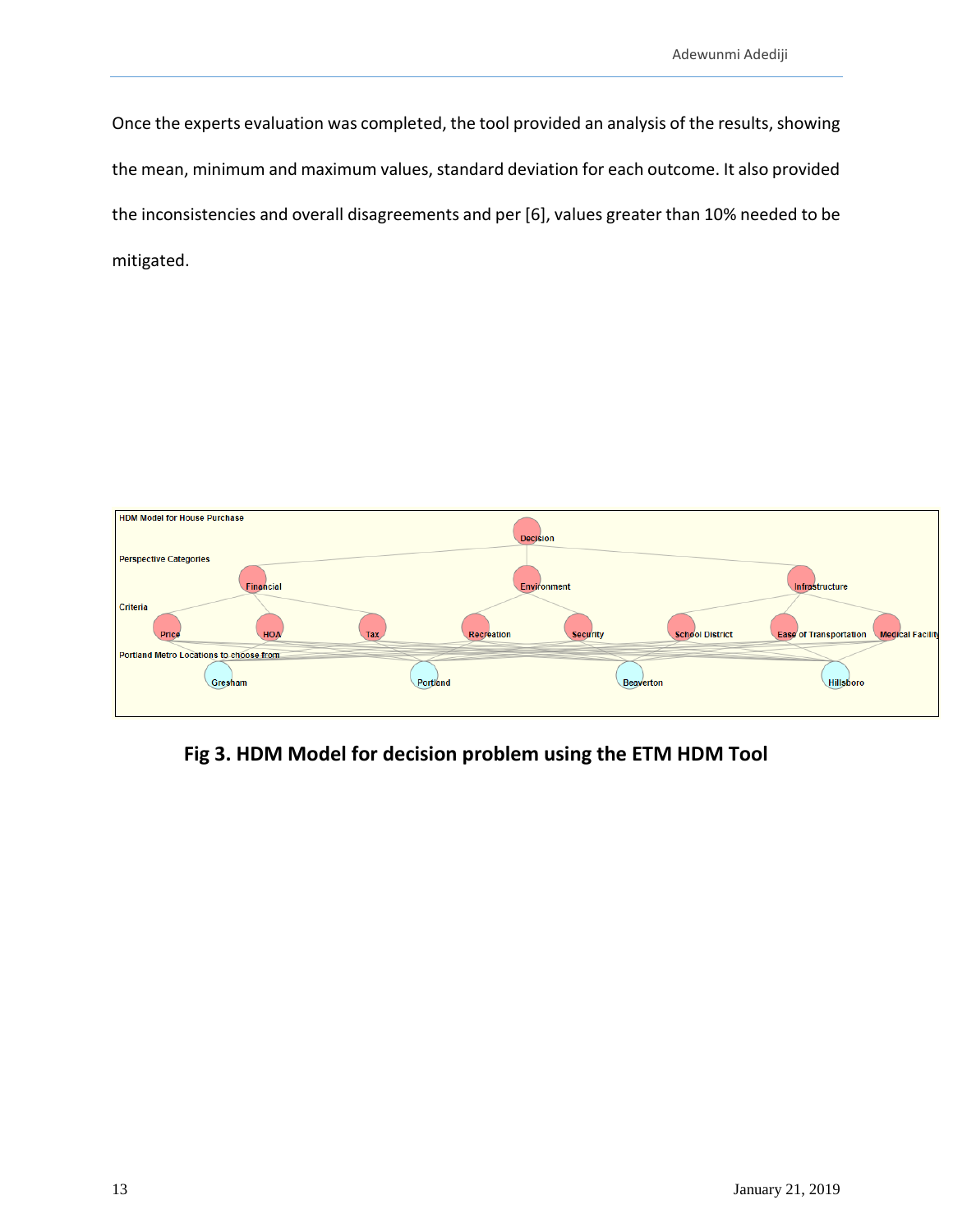# **3.0 DATA AND DATA SOURCE(S)**

Data was elicited from 10 experts, of the ten experts, three were involved in the modified Delphi exercise to determine the decision criteria while nine were involved in evaluating the model. Three of the experts come from the real estate profession and practice within the Portland Metro; three others are multiple homeowners or have owned one or more homes in the region. Of the remaining four, three are first time homeowners and one is a prospective homeowner in the region. Details of these experts and whether or not their results were accepted are provided in table 2.

Expert 6 showed a high level of inconsistencies when evaluating the criteria on level 3 of the HDM (see fig 3). This affected the overall inconsistency value for this expert (>1), the expert was unable resubmit the evaluation and the results were consequently deleted from the model.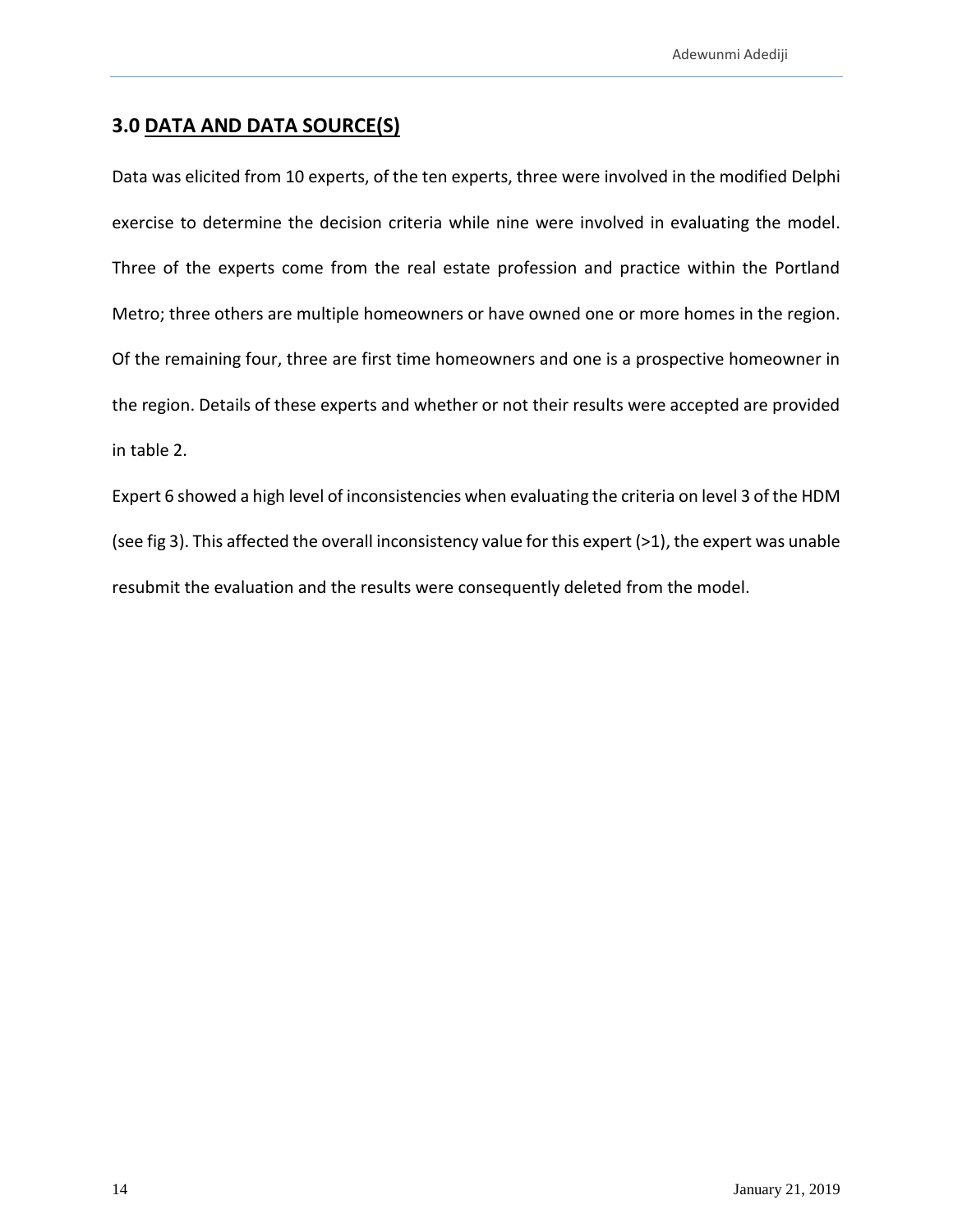| <b>Expert</b>   | <b>Background</b>                         | <b>Comments</b>                |
|-----------------|-------------------------------------------|--------------------------------|
| <b>Expert 1</b> | Project Management and HR professional,   | Results accepted               |
|                 | Real Estate Enthusiast, prospective house |                                |
|                 | buyer in the Portland Metro               |                                |
| <b>Expert 2</b> | RF Engineer, multiple homeowner in metro  | Result accepted                |
|                 | area.                                     |                                |
| <b>Expert 3</b> | Project Management Professional and       | Result accepted                |
|                 | multiple homeowner in the metro area      |                                |
| <b>Expert 4</b> | Manufacturing Plant Manager and multiple  | Result accepted                |
|                 | homeowner in the metro area               |                                |
| <b>Expert 5</b> | Software Engineer, homeowner in the metro | Result accepted                |
|                 | area                                      |                                |
| <b>Expert 6</b> | Project Management Professional and       | Result rejected.               |
|                 | homeowner in the metro area               | Inconsistency of 0.12 (>1).    |
|                 |                                           | Was not able to resubmit.      |
| Expert 7        | Real Estate Professional                  | Result accepted                |
| <b>Expert 8</b> | Real Estate Professional and Property     | Result accepted                |
|                 | Manager                                   |                                |
| <b>Expert 9</b> | Real Estate Professional and Property     | Did not submit HDM             |
|                 | Manager                                   | evaluation but participated in |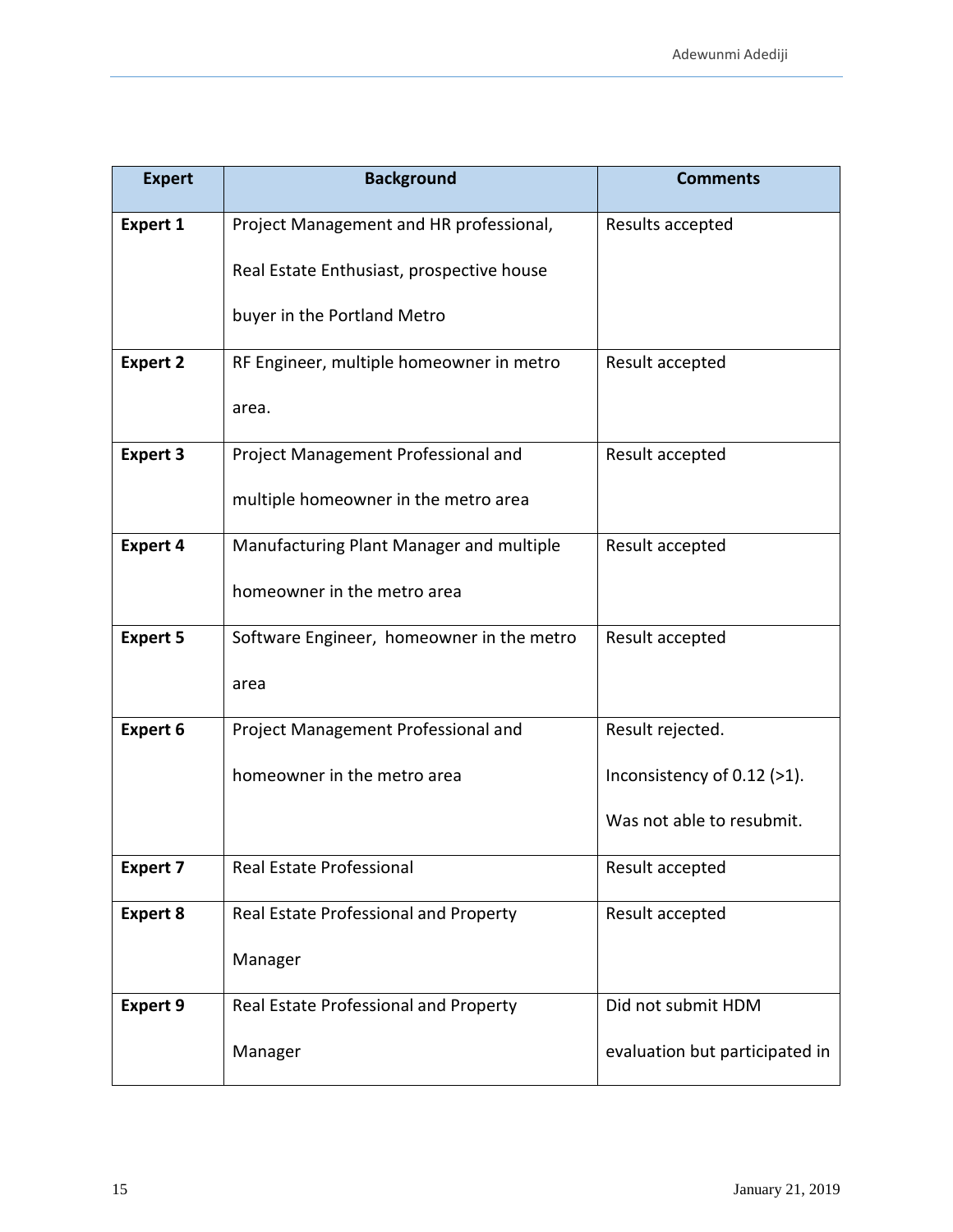|           |                                           | modified Delphi to elicit |
|-----------|-------------------------------------------|---------------------------|
|           |                                           | decision making criteria  |
| Expert 10 | Software Engineer, homeowner in the metro | Result accepted           |
|           | area                                      |                           |

# **Table 2 Profile of Experts**

| Level-3       |      | Price   HOA |      |      |      |      | Tax   Recreation   Security   School District   Ease of Transportation   Medical Facility |      |
|---------------|------|-------------|------|------|------|------|-------------------------------------------------------------------------------------------|------|
| Gresham       | 0.00 | 0.00        | 0.01 | 0.01 | 0.01 | 0.25 | 0.01                                                                                      | 0.01 |
| Portland      | 0.01 | 0.01        | 0.05 | 0.05 | 0.05 | 0.25 | 0.05                                                                                      | 0.05 |
| Beaverton     | 0.39 | 0.40        | 0.40 | 0.42 | 0.42 | 0.25 | 0.41                                                                                      | 0.42 |
| Hillsboro     | 0.60 | 0.59        | 0.53 | 0.52 | 0.52 | 0.25 | 0.53                                                                                      | 0.52 |
| Inconsistency | 0.04 | 0.06        | 0.24 | 0.23 | 0.23 | 0.00 | 0.23                                                                                      | 0.23 |

#### The final result:

| Level-1       | <b>Decision</b> |
|---------------|-----------------|
| Gresham       | 0.04            |
| Portland      | 0.07            |
| Beaverton     | 0.39            |
| Hillsboro     | 0.50            |
| Inconsistency | 0.12            |

# **Figure 3. Inconsistency with Expert 6**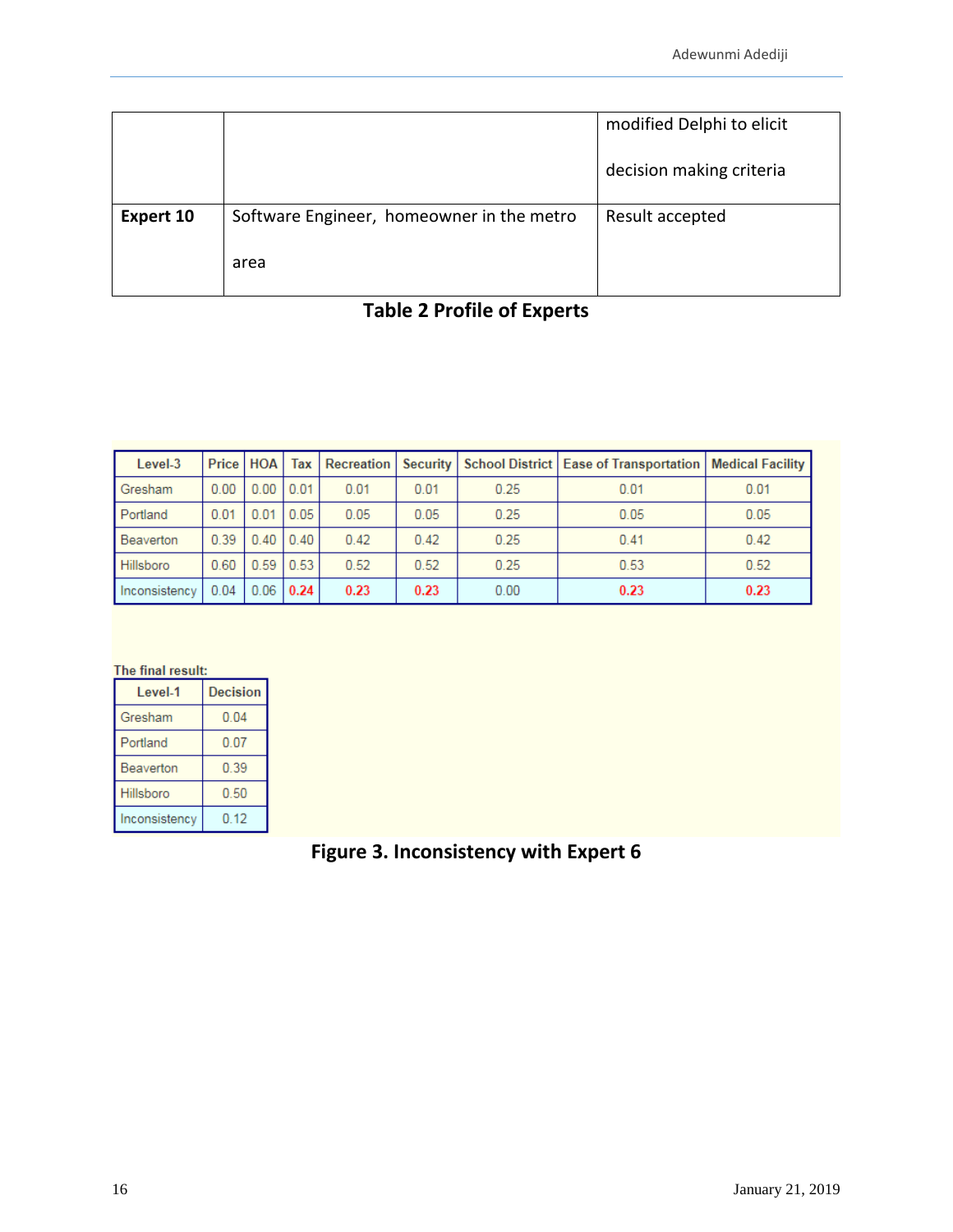# **4.0 ANALYSIS AND KEY FINDINGS**

The results (see table 3) show that all the experts were below the 10% inconsistency level; however the disagreement was rather high. Analysis of the mean shows that the City of Beaverton is the preferred location to purchase a home based on these respondents. This makes some sense especially when you consider that Beaverton is at the heart of the silicon forest.

| <b>Decision</b>          | Gresham | <b>Portland</b> | <b>Beaverton</b> | <b>Hillsboro</b> | <b>Inconsistency</b> |
|--------------------------|---------|-----------------|------------------|------------------|----------------------|
| Expert 1                 | 0.15    | 0.19            | 0.35             | 0.31             | 0.01                 |
| <b>Expert 2</b>          | 0.15    | 0.2             | 0.35             | 0.3              | $\overline{0}$       |
| Expert9                  | 0.17    | 0.22            | 0.29             | 0.32             | 0.02                 |
| Expert 3                 | 0.52    | 0.15            | 0.14             | 0.19             | 0.04                 |
| Expert 4                 | 0.31    | 0.22            | 0.24             | 0.24             | 0.01                 |
| Expert 8                 | 0.11    | 0.21            | 0.35             | 0.33             | 0.01                 |
| Expert 5                 | 0.12    | 0.63            | 0.12             | 0.13             | 0.02                 |
| <b>Expert 7</b>          | 0.07    | 0.08            | 0.67             | 0.18             | 0.09                 |
| Expert 10                | 0.26    | 0.26            | 0.27             | 0.21             | $\overline{0}$       |
| <b>Mean</b>              | 0.21    | 0.24            | 0.31             | 0.25             |                      |
| <b>Minimum</b>           | 0.07    | 0.08            | 0.12             | 0.13             |                      |
| <b>Maximum</b>           | 0.52    | 0.63            | 0.67             | 0.33             |                      |
| Std.<br><b>Deviation</b> | 0.13    | 0.15            | 0.15             | 0.07             |                      |
| <b>Disagreement</b>      |         |                 |                  |                  | 0.105                |

# **Table 3 Overall Results**

The Beaverton city scored the highest mean value all criteria except property tax, this is supportive of young families looking who have children or are planning to and will want them to

be enrolled in good schools. Full results from the model can be seen in the appendices.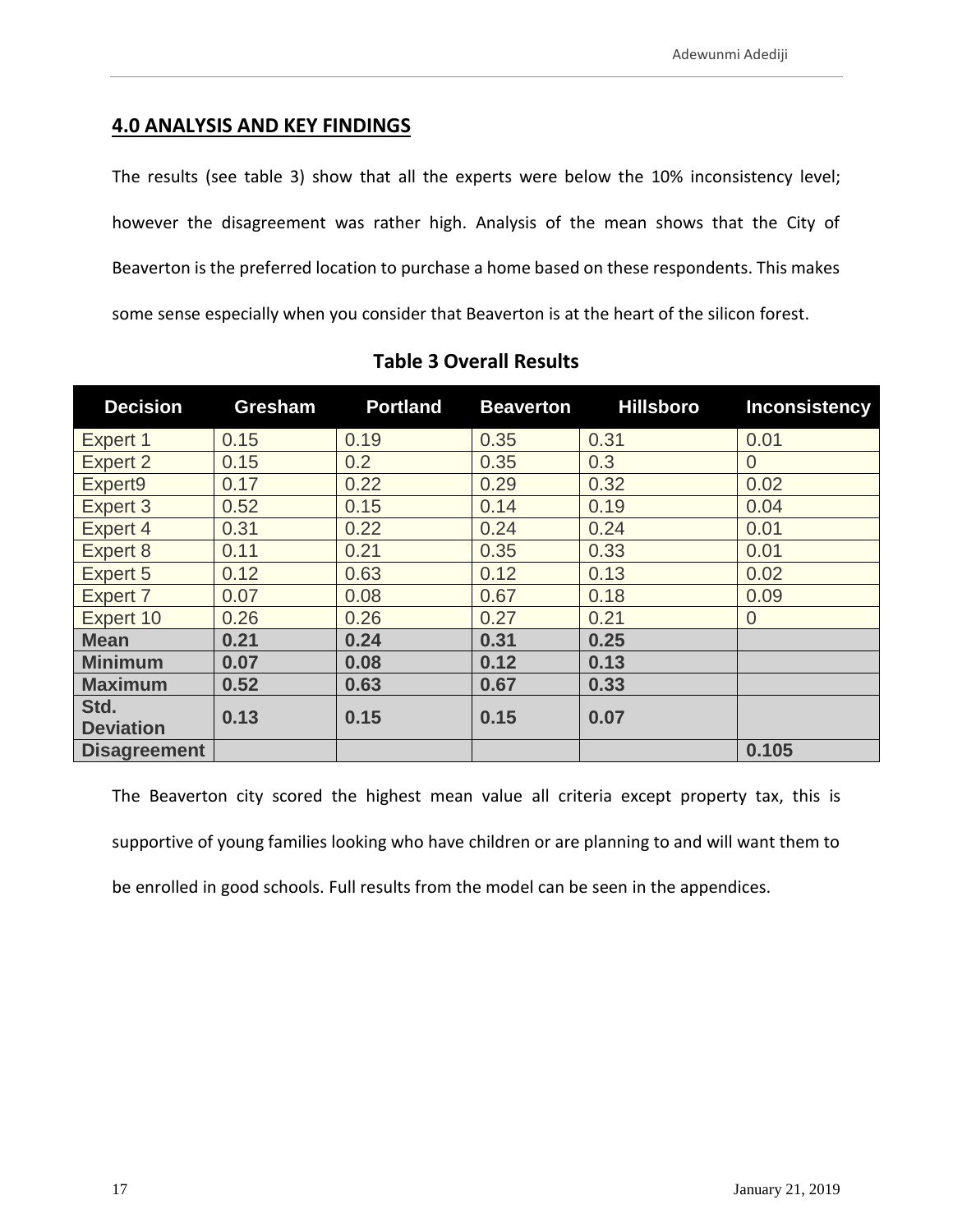|                  | <b>Price</b> | <b>HOA</b> | <b>Tax</b> | <b>Recreation</b> | <b>Security</b> | <b>School</b><br><b>District</b> | <b>Ease of</b><br><b>Transportation</b> | <b>Medical</b><br><b>Facility</b> |
|------------------|--------------|------------|------------|-------------------|-----------------|----------------------------------|-----------------------------------------|-----------------------------------|
|                  |              |            |            |                   |                 |                                  |                                         |                                   |
| Gresham          | 0.24         | 0.195556   | 0.198889   | 0.156666667       | 0.2755556       | 0.176666667                      | 0.25                                    | 0.198888889                       |
| <b>Portland</b>  | 0.207777778  | 0.235556   | 0.238889   | 0.265555556       | 0.2088889       | 0.253333333                      | 0.3311111111                            | 0.297777778                       |
| <b>Beaverton</b> | 0.287777778  | 0.288889   | 0.252222   | 0.325555556       | 0.2988889       | 0.346666667                      | 0.2                                     | 0.273333333                       |
| <b>Hillsboro</b> | 0.261111111  | 0.276667   | 0.306667   | 0.251111111       | 0.22            | 0.224444444                      | 0.22                                    | 0.233333333                       |

**Table 4 Mean Values**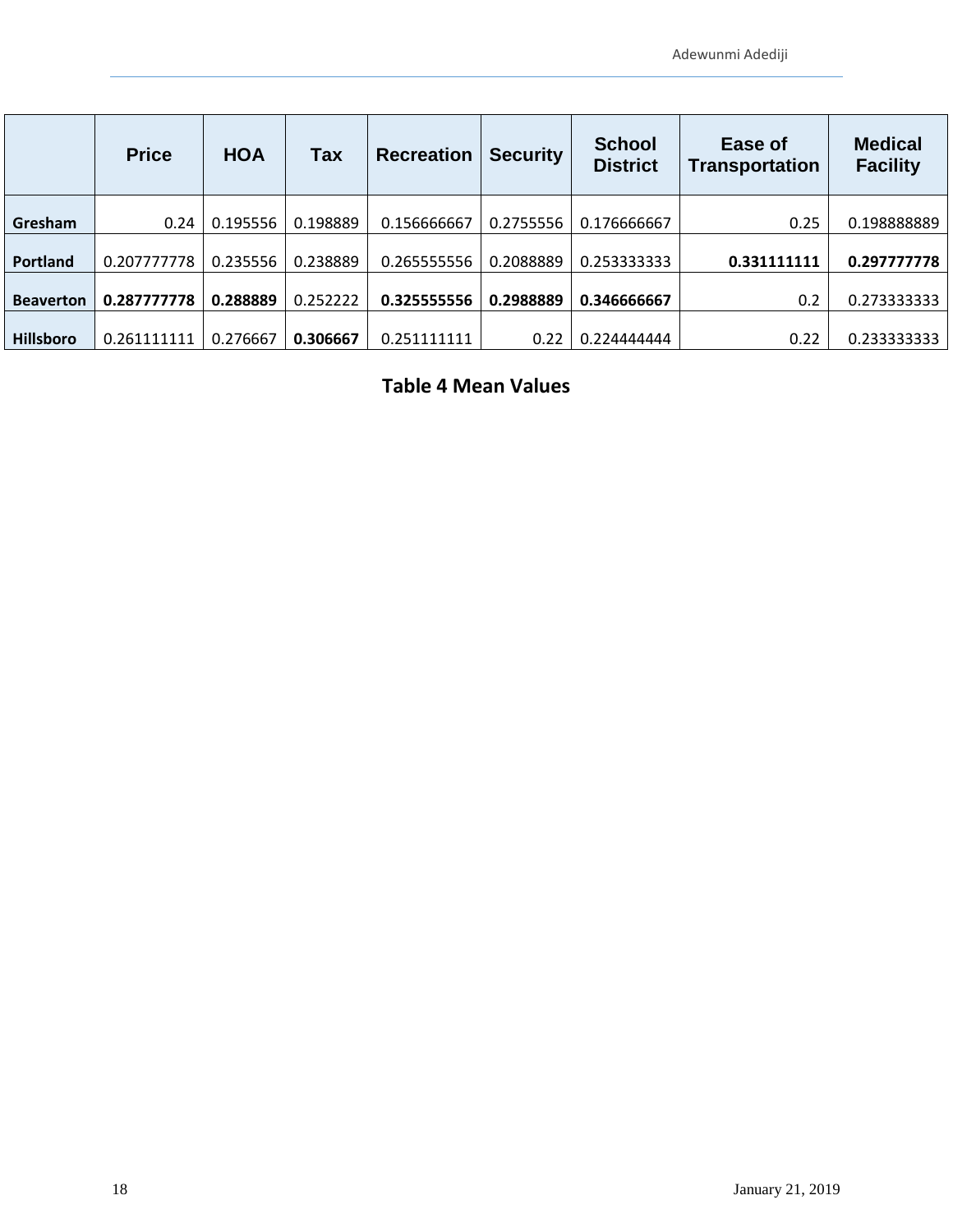# **5.0 FUTURE RESEARCH**

The study was in many ways limited, as it did not consider other cities in the Portland metro area outside the state of Oregon. In addition, the model can also be expanded to incorporate more criteria if a wider audience of experts are reached. Socio cultural factors can also invaluable and cause the model to tells a different story. It was mentioned by one of the experts that individuals of certain religious bias would only purchase houses where the doors are facing a particular direction.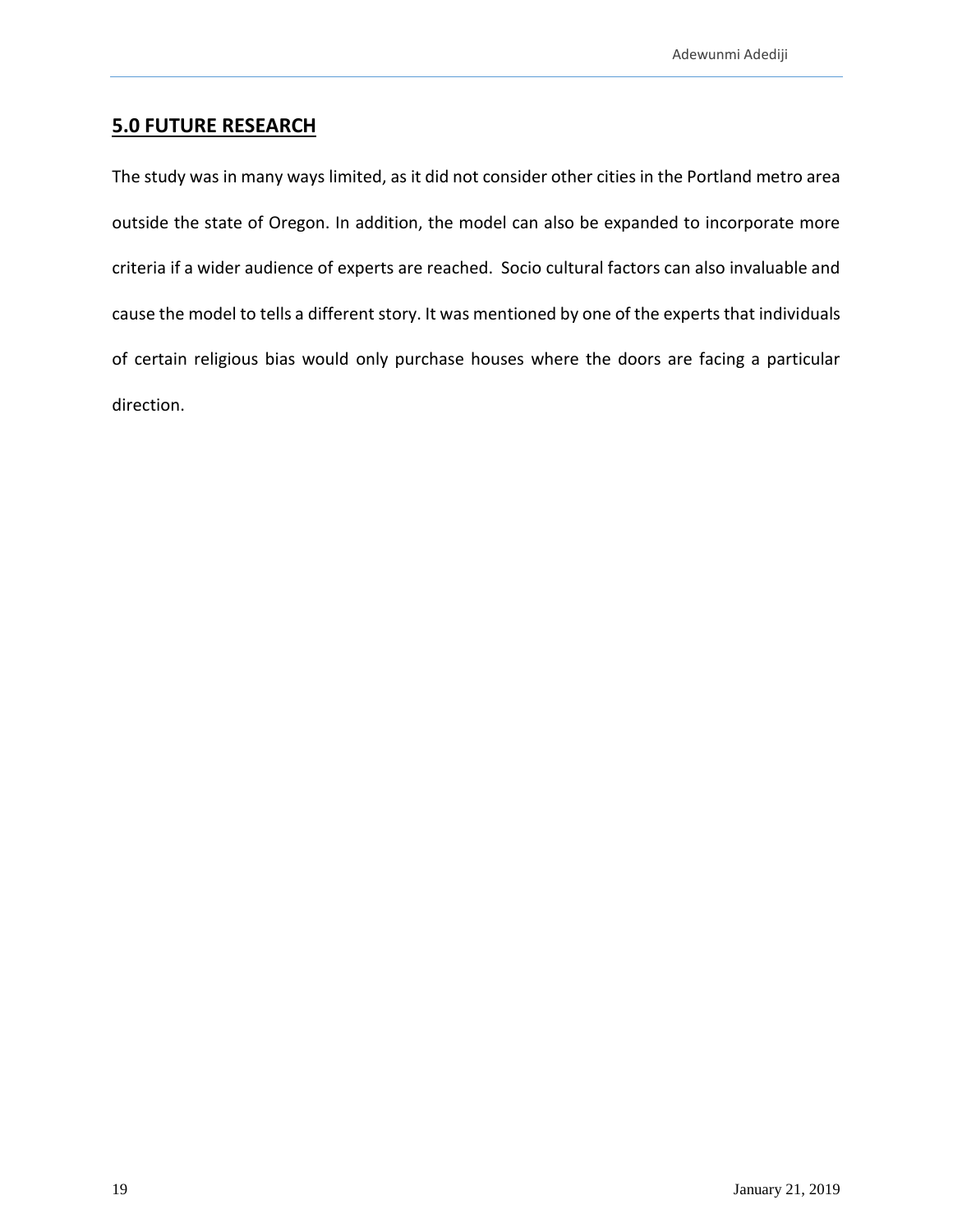# **REFERENCES**

1. Jurjevich, J. and Schrock, G. (2019). Is Portland Really the Place Where Young People Go To

Retire? Migration Patterns of Portland's Young and College-Educated, 1980-2010. [online]

PDXScholar. Available at: http://archives.pdx.edu/ds/psu/10501 [Accessed 1 Jun. 2019].

2. 2018 National Movers Study. (2019). Retrieved from

https://www.unitedvanlines.com/contact-united/news/movers-study-2018

3. 2018 National Movers Study. (2019). Retrieved from

<https://www.unitedvanlines.com/contact-united/news/movers-study-2018>

- 4. (2018) "2018 Annual Population Report," *Population and Estimate Reports,* Portland: Portland State University.
- 5. Incomes, Migration and Housing Affordability. (2019). Retrieved from https://oregoneconomicanalysis.com/2017/06/29/incomes-migration-and-housingaffordability/
- 6. R. Neshati, "Lecture 3 Multicriteria Decision Modeling and AHP," Portland State University. April 2019. Lecture.
- 7. T. Saaty, "Decision making with the analytic hierarchy process" Int. J. Services Sciences, Vol. 1, No. 1, 2008, pp 83-98.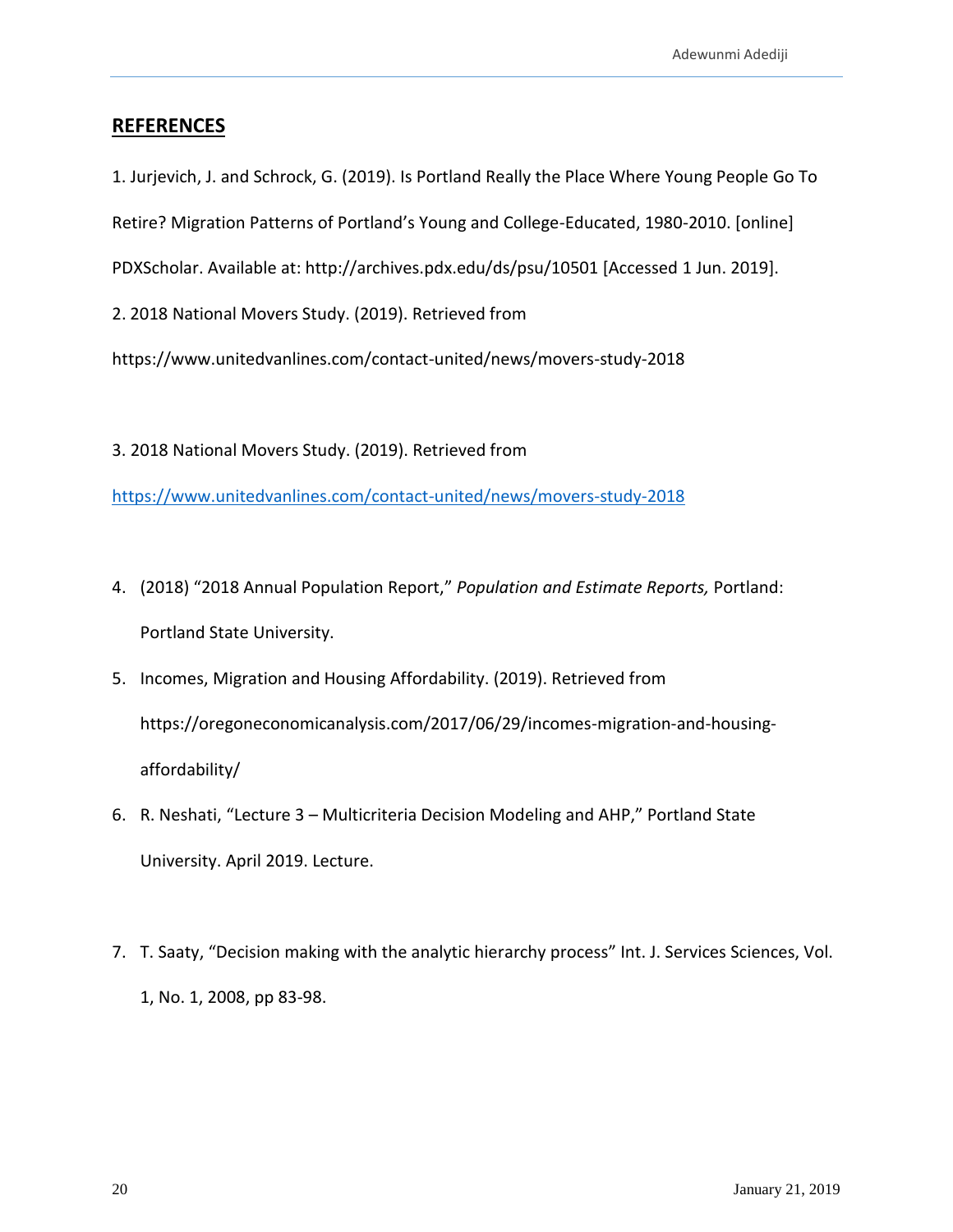# **APPENDICES**

# **HDM Model**



| Decision               |      |      |      |      | Gresnam Portland Deaverton Millsboro Inconsistency |
|------------------------|------|------|------|------|----------------------------------------------------|
| Abimbola Adediji       | 0.15 | 0.19 | 0.35 | 0.31 | 0.01                                               |
| Adedeji Adediji        | 0.15 | 0.2  | 0.35 | 0.3  | 0                                                  |
| <b>Brooke Baxter</b>   | 0.17 | 0.22 | 0.29 | 0.32 | 0.02                                               |
| Jeramie Brown          | 0.52 | 0.15 | 0.14 | 0.19 | 0.04                                               |
| <b>Jesse Fritz</b>     | 0.31 | 0.22 | 0.24 | 0.24 | 0.01                                               |
| Kandace Stanavige 0.11 |      | 0.21 | 0.35 | 0.33 | 0.01                                               |
| Kehinde Moninuola 0.12 |      | 0.63 | 0.12 | 0.13 | 0.02                                               |
| Nkemka Abia-Okon 0.07  |      | 0.08 | 0.67 | 0.18 | 0.09                                               |
| Olufola Moninuola      | 0.26 | 0.26 | 0.27 | 0.21 | 0                                                  |
| <b>Mean</b>            | 0.21 | 0.24 | 0.31 | 0.25 |                                                    |
| <b>Minimum</b>         | 0.07 | 0.08 | 0.12 | 0.13 |                                                    |
| <b>Maximum</b>         | 0.52 | 0.63 | 0.67 | 0.33 |                                                    |
| <b>Std. Deviation</b>  | 0.13 | 0.15 | 0.15 | 0.07 |                                                    |
| <b>Disagreement</b>    |      |      |      |      | 0.105                                              |
|                        |      |      |      |      |                                                    |

The statistical F-test for evaluating the null hypothesis (Ho:  $ric = 0$ ) is obtained by dividing between-subjects variability with residual variability:

| Source of Variation Sum of Square Deg. of freedom Mean Square F-test value |           |    |       |      |  |  |  |
|----------------------------------------------------------------------------|-----------|----|-------|------|--|--|--|
| Between Subjects:                                                          | 0.05      |    | .016  | .66  |  |  |  |
| Between Conditions:                                                        | 0.00<br>8 |    | 0.000 |      |  |  |  |
| Residual:                                                                  | 0.60      | 24 | 0.025 |      |  |  |  |
| Total:                                                                     | 0.64      | 35 |       |      |  |  |  |
| Critical F-value with degrees of freedom 3 & 24 at 0.01 level:<br>4.72     |           |    |       |      |  |  |  |
| Critical F-value with degrees of freedom 3 & 24 at 0.025 level:<br>3.72    |           |    |       |      |  |  |  |
| Critical F-value with degrees of freedom 3 & 24 at 0.05 level:<br>3.01     |           |    |       |      |  |  |  |
| Critical F-value with degrees of freedom 3 & 24 at 0.1 level:              |           |    |       | 2.33 |  |  |  |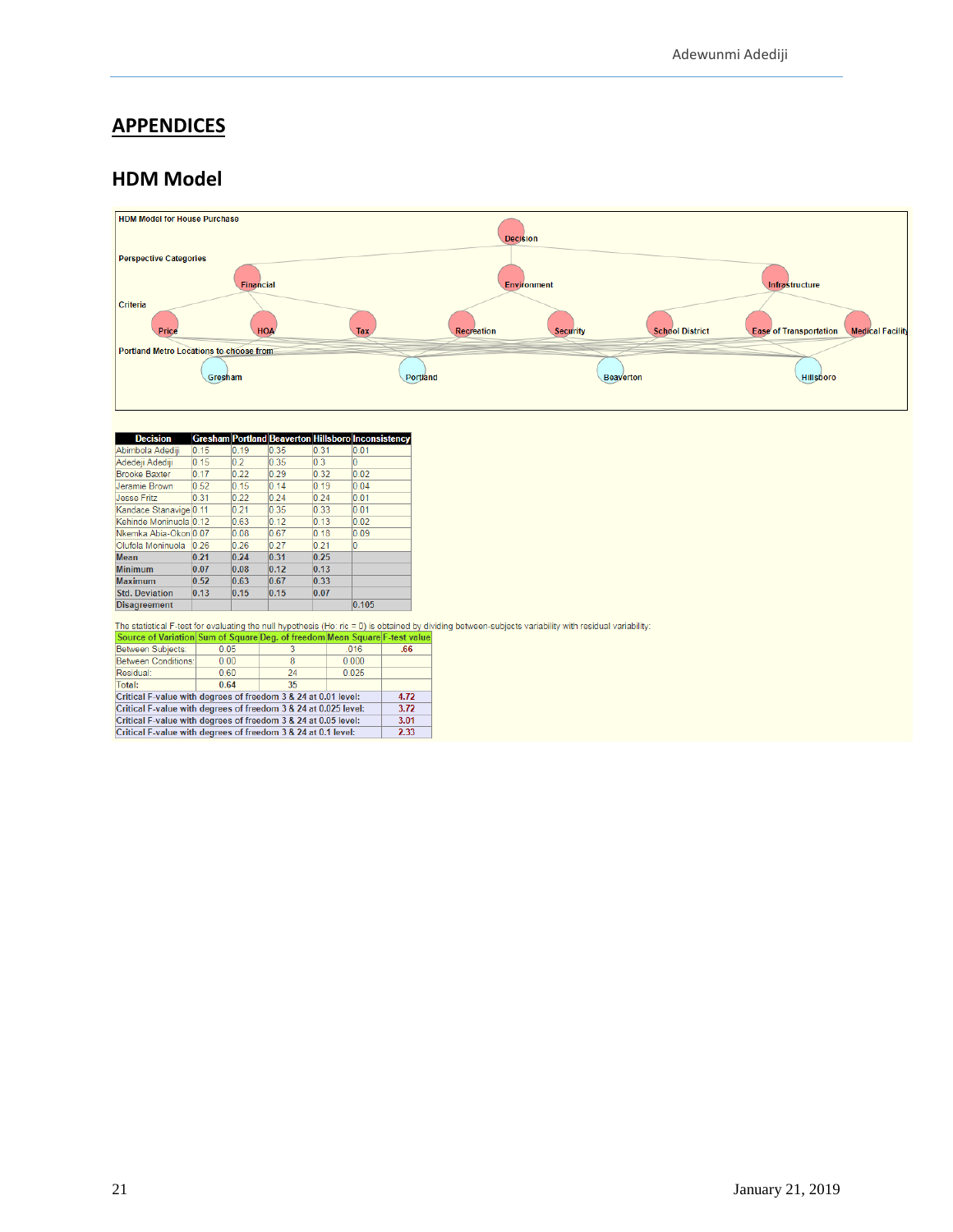# **Expert Results**

| Level-1        | Decision |
|----------------|----------|
| Financial      | 0.32     |
| Environment    | 0.50     |
| Infrastructure | 0.18     |
| Inconsistency  | 0.04     |

| Level-2                 | <b>Financial</b> | <b>Environment</b> | Infrastructure |
|-------------------------|------------------|--------------------|----------------|
| Price                   | 0.33             | 0.00               | 0.00           |
| <b>HOA</b>              | 0.33             | 0.00               | 0.00           |
| Tax                     | 0.33             | 0.00               | 0.00           |
| Recreation              | 0.00             | 0.28               | 0.00           |
| Security                | 0.00             | 0.72               | 0.00           |
| <b>School District</b>  | 0.00             | 0.00               | 0.67           |
| Ease of Transportation  | 0.00             | 0.00               | 0.12           |
| <b>Medical Facility</b> | 0.00             | 0.00               | 0.21           |
| Inconsistency           | 0.00             | 0.00               | 0.00           |

| Level-3       |      | Price   HOA              |      |      |      |      | Tax   Recreation   Security   School District   Ease of Transportation   Medical Facility |      |
|---------------|------|--------------------------|------|------|------|------|-------------------------------------------------------------------------------------------|------|
| Gresham       |      | $0.14$   $0.18$   $0.16$ |      | 0.16 | 0.13 | 0.16 | 0.18                                                                                      | 0.18 |
| Portland      | 0.18 | 0.22                     | 0.20 | 0.23 | 0.16 | 0.17 | 0.24                                                                                      | 0.24 |
| Beaverton     | 0.34 | $0.29$ 0.32              |      | 0.41 | 0.36 | 0.36 | 0.26                                                                                      | 0.31 |
| Hillsboro     | 0.34 | $0.30 \mid 0.31$         |      | 0.20 | 0.36 | 0.30 | 0.32                                                                                      | 0.27 |
| Inconsistency | 0.01 | 0.00                     | 0.01 | 0.03 | 0.02 | 0.01 | 0.00                                                                                      | 0.01 |

| Level-1       | Decision |
|---------------|----------|
| Gresham       | 0.15     |
| Portland      | 0.19     |
| Beaverton     | 0.35     |
| Hillsboro     | 0.31     |
| Inconsistency | 0.01     |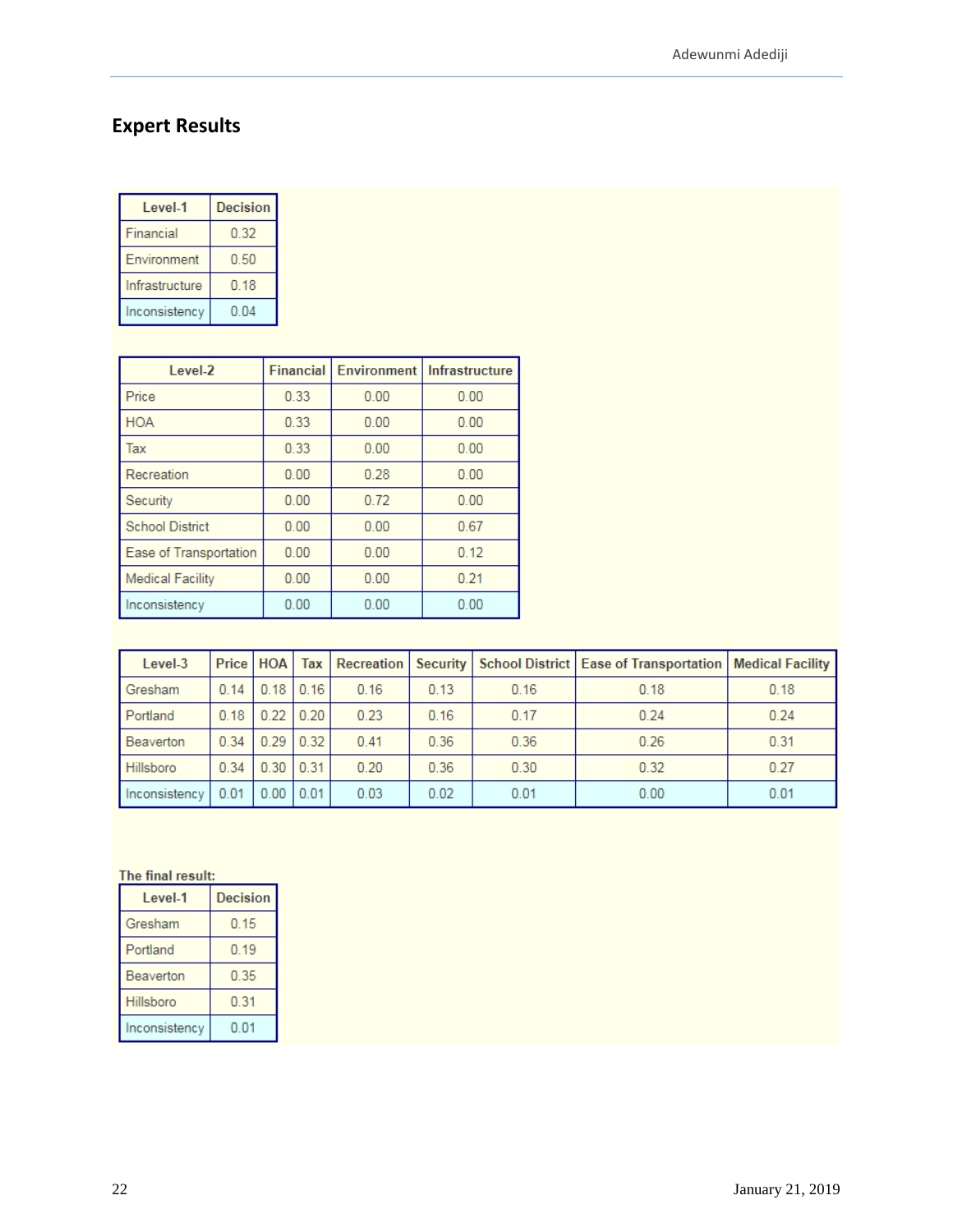| Level-1        | <b>Decision</b> |
|----------------|-----------------|
| Financial      | 0.29            |
| Environment    | 0.33            |
| Infrastructure | 0.38            |
| Inconsistency  | 0.OO            |

| Level-2                 | <b>Financial</b> | <b>Environment</b> | Infrastructure |
|-------------------------|------------------|--------------------|----------------|
| Price                   | 0.37             | 0.00               | 0.00           |
| <b>HOA</b>              | 0.21             | 0.00               | 0.00           |
| Tax                     | 0.42             | 0.00               | 0.00           |
| Recreation              | 0.00             | 0.30               | 0.00           |
| Security                | 0.00             | 0.70               | 0.00           |
| <b>School District</b>  | 0.00             | 0.00               | 0.41           |
| Ease of Transportation  | 0.00             | 0.00               | 0.18           |
| <b>Medical Facility</b> | 0.00             | 0.00               | 0.41           |
| Inconsistency           | 0.02             | 0.00               | 0.00           |

| Level-3       |      | Price   HOA          |             |      |      |      | Tax   Recreation   Security   School District   Ease of Transportation   Medical Facility |      |
|---------------|------|----------------------|-------------|------|------|------|-------------------------------------------------------------------------------------------|------|
| Gresham       | 0.05 | $0.09$ $0.15$        |             | 0.13 | 0.13 | 0.15 | 0.22                                                                                      | 0.25 |
| Portland      |      | $0.12$   0.15   0.15 |             | 0.29 | 0.15 | 0.21 | 0.33                                                                                      | 0.25 |
| Beaverton     | 0.41 |                      | $0.39$ 0.35 | 0.29 | 0.40 | 0.42 | 0.22                                                                                      | 0.25 |
| Hillsboro     | 0.41 | 0.36                 | 0.35        | 0.29 | 0.33 | 0.22 | 0.22                                                                                      | 0.25 |
| Inconsistency | 0.01 | 0.01                 | 0.00        | 0.00 | 0.01 | 0.00 | 0.00                                                                                      | 0.00 |

| Level-1       | <b>Decision</b> |
|---------------|-----------------|
| Gresham       | 0.15            |
| Portland      | 0.20            |
| Beaverton     | 0.35            |
| Hillsboro     | 0.30            |
| Inconsistency | 0 OO            |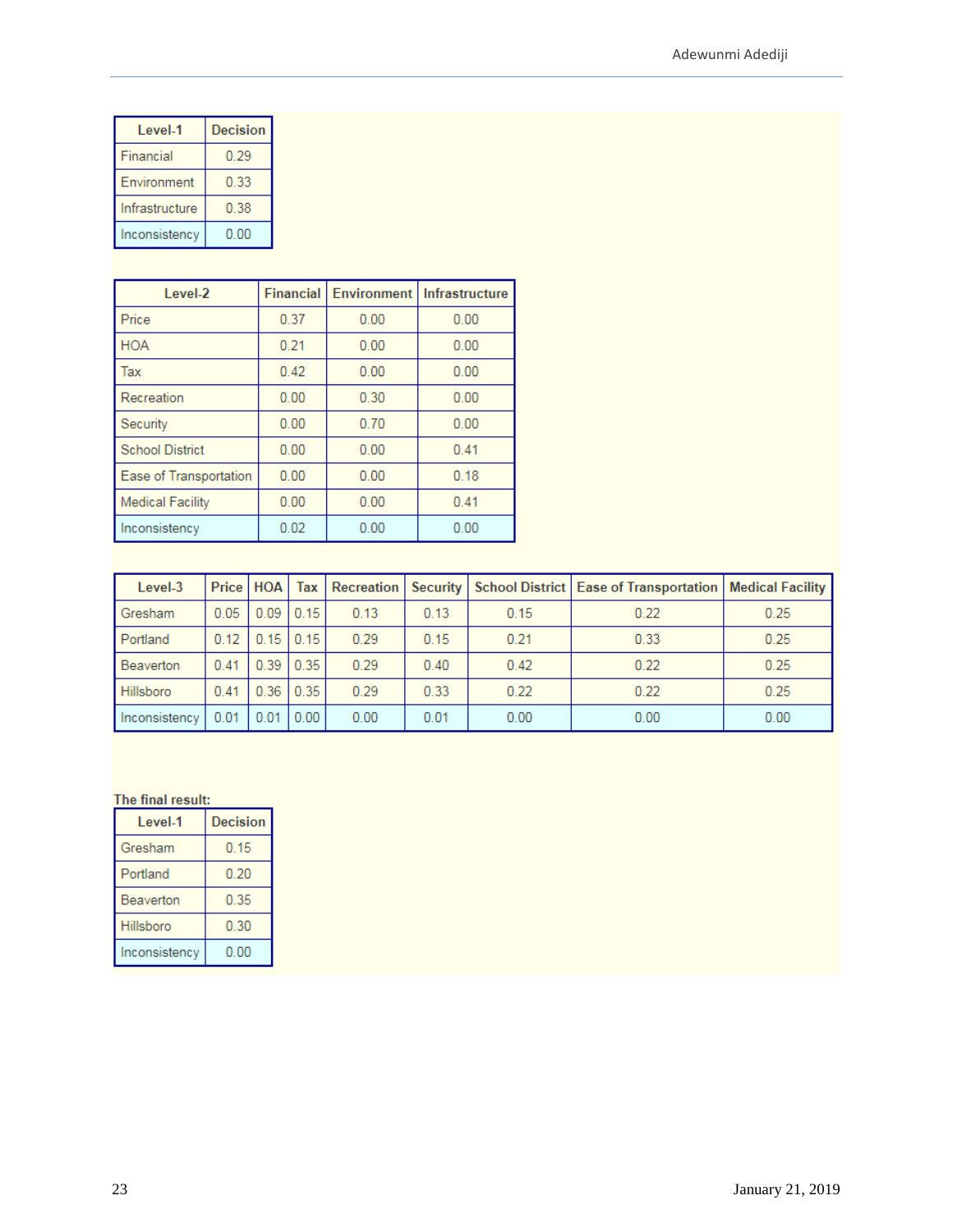| Level-1        | <b>Decision</b> |
|----------------|-----------------|
| Financial      | 0.47            |
| Environment    | 0.26            |
| Infrastructure | 0.27            |
| Inconsistency  | 0.02            |

| Level-2                 | <b>Financial</b> | <b>Environment</b> | Infrastructure |
|-------------------------|------------------|--------------------|----------------|
| Price                   | 0.38             | 0.00               | 0.00           |
| <b>HOA</b>              | 0.26             | 0.00               | 0.00           |
| Tax                     | 0.37             | 0.00               | 0.00           |
| Recreation              | 0.00             | 0.60               | 0.00           |
| Security                | 0.00             | 0.40               | 0.00           |
| <b>School District</b>  | 0.00             | 0.00               | 0.67           |
| Ease of Transportation  | 0.00             | 0.00               | 0.17           |
| <b>Medical Facility</b> | 0.00             | 0.00               | 0.17           |
| Inconsistency           | 0.00             | 0.00               | 0.00           |

| Level-3       |      | Price   HOA |      |      |      |      | Tax   Recreation   Security   School District   Ease of Transportation   Medical Facility |      |
|---------------|------|-------------|------|------|------|------|-------------------------------------------------------------------------------------------|------|
| Gresham       | 0.10 | 0.08        | 0.10 | 0.04 | 0.49 | 0.25 | 0.34                                                                                      | 0.25 |
| Portland      | 0.17 | 0.20        | 0.10 | 0.32 | 0.24 | 0.25 | 0.39                                                                                      | 0.25 |
| Beaverton     | 0.30 | 0.36        | 0.40 | 0.32 | 0.12 | 0.25 | 0.14                                                                                      | 0.25 |
| Hillsboro     | 0.43 | 0.36        | 0.40 | 0.32 | 0.15 | 0.25 | 0.14                                                                                      | 0.25 |
| Inconsistency | 0.04 | 0.11        | 0.00 | 0.00 | 0.02 | 0.00 | 0.00                                                                                      | 0.00 |

| Level-1       | <b>Decision</b> |
|---------------|-----------------|
| Gresham       | 0.17            |
| Portland      | 0.22            |
| Beaverton     | 0.29            |
| Hillsboro     | 0.32            |
| Inconsistency | 0.02            |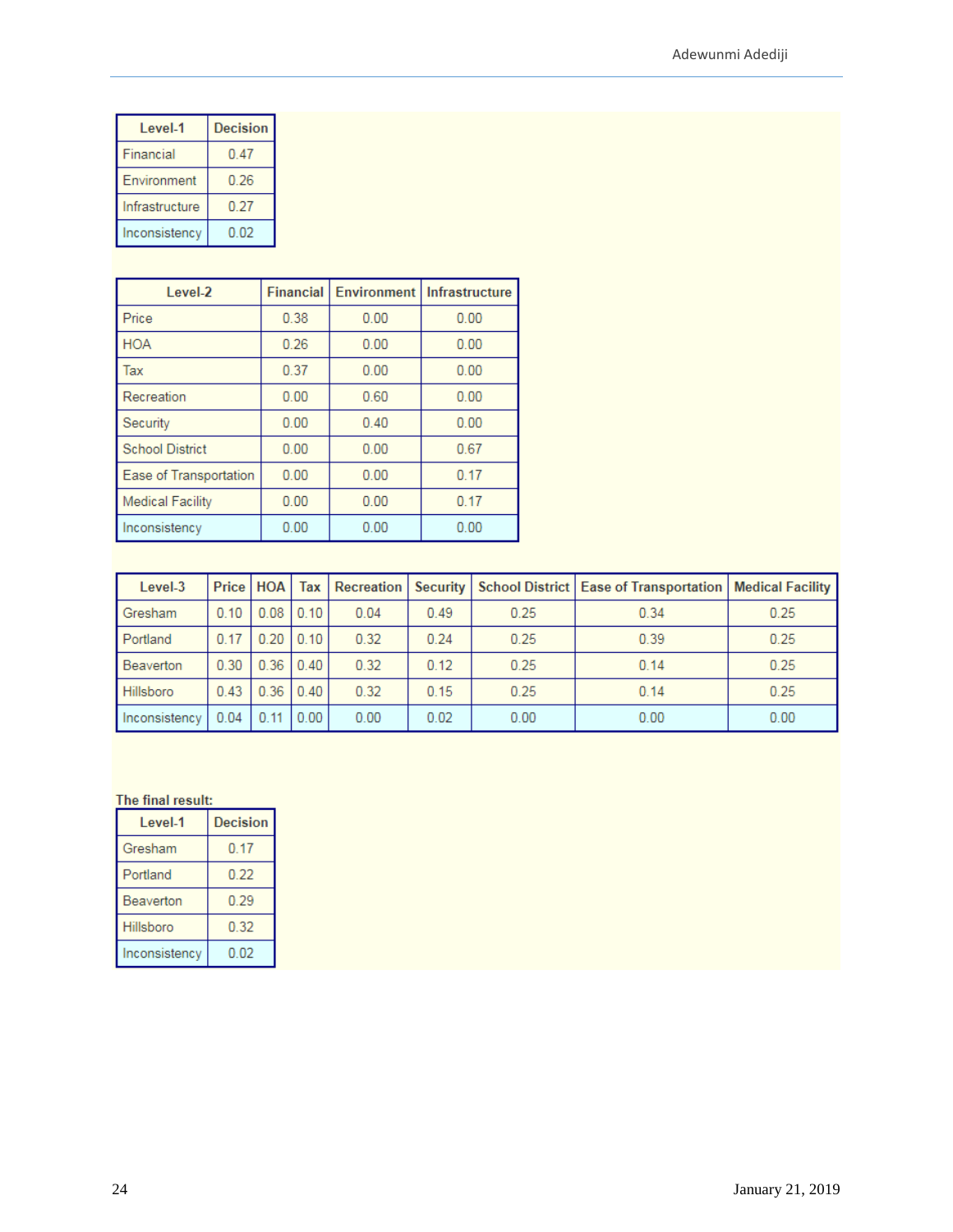| Level-1        | <b>Decision</b> |
|----------------|-----------------|
| Financial      | 0.23            |
| Environment    | 0.49            |
| Infrastructure | 0 28            |
| Inconsistency  | 0 O1            |

| Level-2                 | <b>Financial</b> | <b>Environment</b> | Infrastructure |
|-------------------------|------------------|--------------------|----------------|
| Price                   | 0.63             | 0.00               | 0.00           |
| <b>HOA</b>              | 0.17             | 0.00               | 0.00           |
| Tax                     | 0.20             | 0.00               | 0.00           |
| Recreation              | 0.00             | 0.50               | 0.00           |
| Security                | 0.00             | 0.50               | 0.00           |
| <b>School District</b>  | 0.00             | 0.00               | 0.46           |
| Ease of Transportation  | 0.00             | 0.00               | 0.32           |
| <b>Medical Facility</b> | 0.00             | 0.00               | 0.22           |
| Inconsistency           | 0.11             | 0.00               | 0.00           |

| Level-3       | Price | HOA  | Tax I |      |      |      | Recreation   Security   School District   Ease of Transportation   Medical Facility |      |
|---------------|-------|------|-------|------|------|------|-------------------------------------------------------------------------------------|------|
| Gresham       | 0.96  | 0.25 | 0.25  | 0.25 | 0.84 | 0.25 | 0.48                                                                                | 0.25 |
| Portland      | 0.01  | 0.25 | 0.25  | 0.25 | 0.03 | 0.25 | 0.12                                                                                | 0.25 |
| Beaverton     | 0.01  | 0.25 | 0.25  | 0.25 | 0.01 | 0.25 | 0.07                                                                                | 0.25 |
| Hillsboro     | 0.02  | 0.25 | 0.25  | 0.25 | 0.11 | 0.25 | 0.33                                                                                | 0.25 |
| Inconsistency | 0.01  | 0.00 | 0.00  | 0.00 | 0.11 | 0.00 | 0.27                                                                                | 0.00 |

| Level-1       | <b>Decision</b> |
|---------------|-----------------|
| Gresham       | 0.52            |
| Portland      | 0.15            |
| Beaverton     | 0.14            |
| Hillsboro     | 0.19            |
| Inconsistency | 0.04            |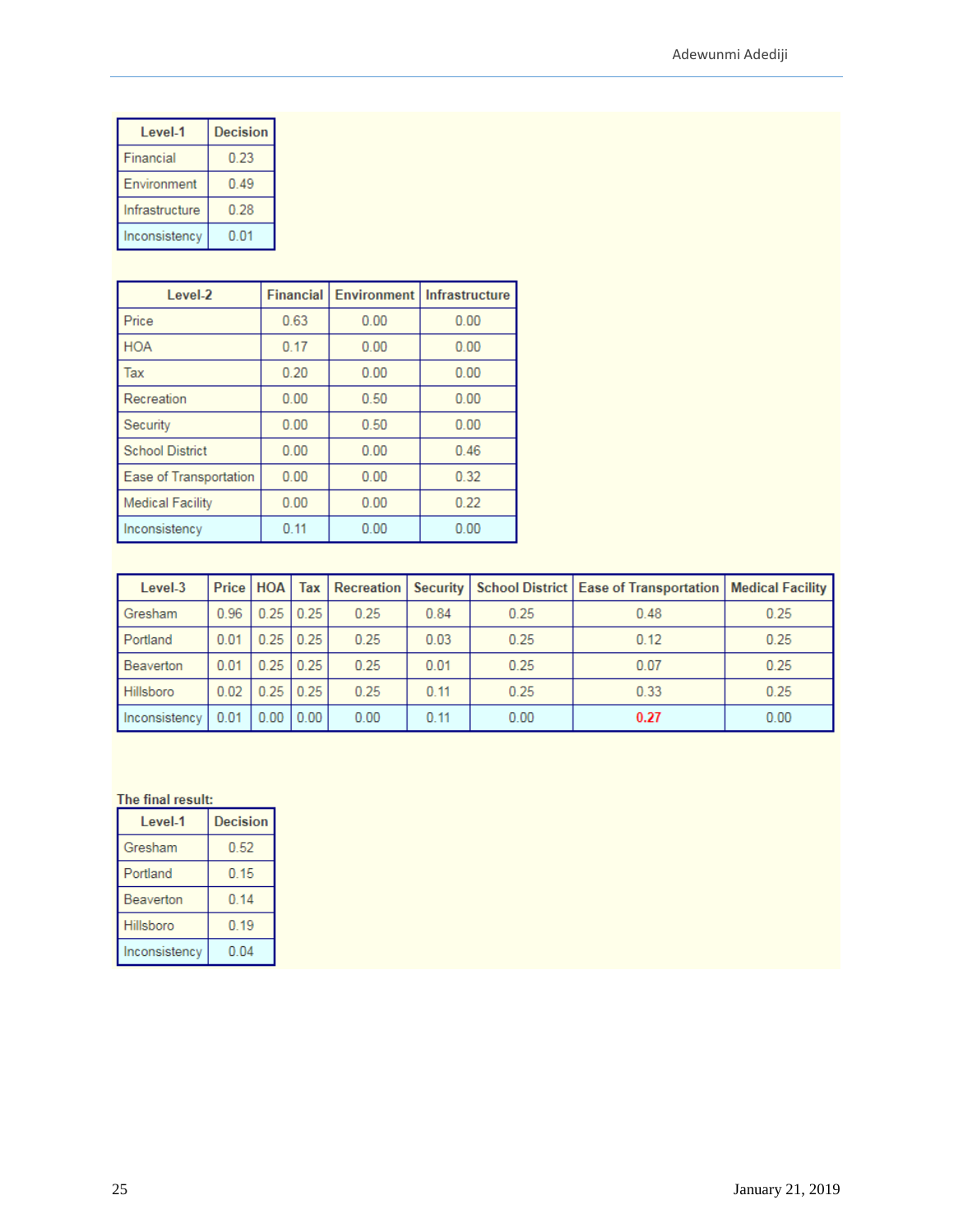| Level-1        | <b>Decision</b> |
|----------------|-----------------|
| Financial      | 0.45            |
| Environment    | 0.30            |
| Infrastructure | 0.25            |
| Inconsistency  | 0 OO            |

| Level-2                 | <b>Financial</b> | <b>Environment</b> | Infrastructure |
|-------------------------|------------------|--------------------|----------------|
| Price                   | 0.33             | 0.00               | 0.00           |
| <b>HOA</b>              | 0.33             | 0.00               | 0.00           |
| Tax                     | 0.33             | 0.00               | 0.00           |
| Recreation              | 0.00             | 0.40               | 0.00           |
| Security                | 0.00             | 0.60               | 0.00           |
| <b>School District</b>  | 0.00             | 0.00               | 0.25           |
| Ease of Transportation  | 0.00             | 0.00               | 0.43           |
| <b>Medical Facility</b> | 0.00             | 0.00               | 0.33           |
| Inconsistency           | 0.00             | 0.00               | 0.00           |

| Level-3          |        |                          |                  |      |      |      | Price   HOA   Tax   Recreation   Security   School District   Ease of Transportation   Medical Facility |      |
|------------------|--------|--------------------------|------------------|------|------|------|---------------------------------------------------------------------------------------------------------|------|
| Gresham          | $0.40$ |                          | $0.23 \mid 0.30$ | 0.29 | 0.30 | 0.24 | 0.36                                                                                                    | 0.30 |
| Portland         |        | $0.15$   $0.27$   $0.20$ |                  | 0.14 | 0.25 | 0.18 | 0.26                                                                                                    | 0.30 |
| Beaverton        | 0.19   | $0.23$ $0.20$            |                  | 0.24 | 0.27 | 0.36 | 0.22                                                                                                    | 0.27 |
| <b>Hillsboro</b> | 0.26   | 0.27                     | 0.30             | 0.33 | 0.18 | 0.22 | 0.16                                                                                                    | 0.14 |
| Inconsistency    | 0.00   | 0.04                     | 0.00             | 0.00 | 0.00 | 0.01 | 0.00                                                                                                    | 0.00 |

| Level-1       | <b>Decision</b> |
|---------------|-----------------|
| Gresham       | 0.31            |
| Portland      | 0.22            |
| Beaverton     | 0.24            |
| Hillsboro     | 0.24            |
| Inconsistency | 0.01            |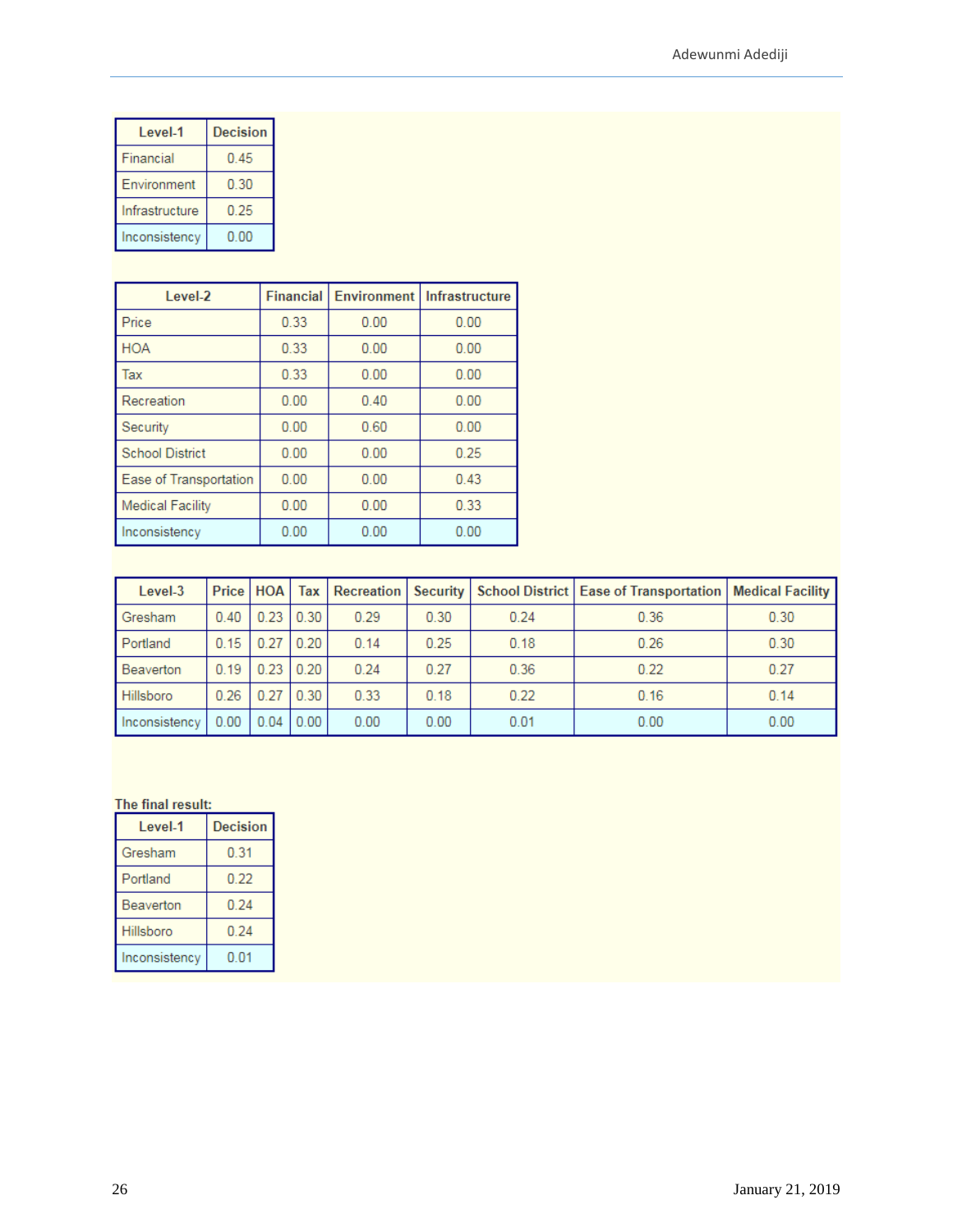| Level-1        | Decision |
|----------------|----------|
| Financial      | 0.47     |
| Environment    | 0.36     |
| Infrastructure | 0.18     |
| Inconsistency  | 0 OO     |

| Level-2                 | <b>Financial</b> | <b>Environment</b> | Infrastructure |
|-------------------------|------------------|--------------------|----------------|
| Price                   | 0.65             | 0.00               | 0.00           |
| <b>HOA</b>              | 0.10             | 0.00               | 0.00           |
| Tax                     | 0.25             | 0.00               | 0.00           |
| Recreation              | 0.00             | 0.40               | 0.00           |
| Security                | 0.00             | 0.60               | 0.00           |
| <b>School District</b>  | 0.00             | 0.00               | 0.44           |
| Ease of Transportation  | 0.00             | 0.00               | 0.40           |
| <b>Medical Facility</b> | 0.00             | 0.00               | 0.16           |
| Inconsistency           | 0.01             | 0.00               | 0.00           |

| Level-3       |      |                    |      |      |      |      | Price   HOA   Tax   Recreation   Security   School District   Ease of Transportation   Medical Facility |      |
|---------------|------|--------------------|------|------|------|------|---------------------------------------------------------------------------------------------------------|------|
| Gresham       | 0.08 | 0.08               | 0.08 | 0.08 | 0.19 | 0.12 | 0.10                                                                                                    | 0.09 |
| Portland      | 0.22 | $\vert 0.22 \vert$ | 0.22 | 0.22 | 0.16 | 0.13 | 0.43                                                                                                    | 0.17 |
| Beaverton     | 0.37 | 0.37               | 0.33 | 0.37 | 0.35 | 0.38 | 0.24                                                                                                    | 0.41 |
| Hillsboro     | 0.33 | $\vert$ 0.33       | 0.37 | 0.33 | 0.31 | 0.38 | 0.23                                                                                                    | 0.33 |
| Inconsistency | 0.01 | 0.01               | 0.01 | 0.01 | 0.05 | 0.02 | 0.01                                                                                                    | 0.01 |

| Level-1       | Decision |
|---------------|----------|
| Gresham       | 0.11     |
| Portland      | 0.21     |
| Beaverton     | 0.35     |
| Hillsboro     | 0.33     |
| Inconsistency | 0.01     |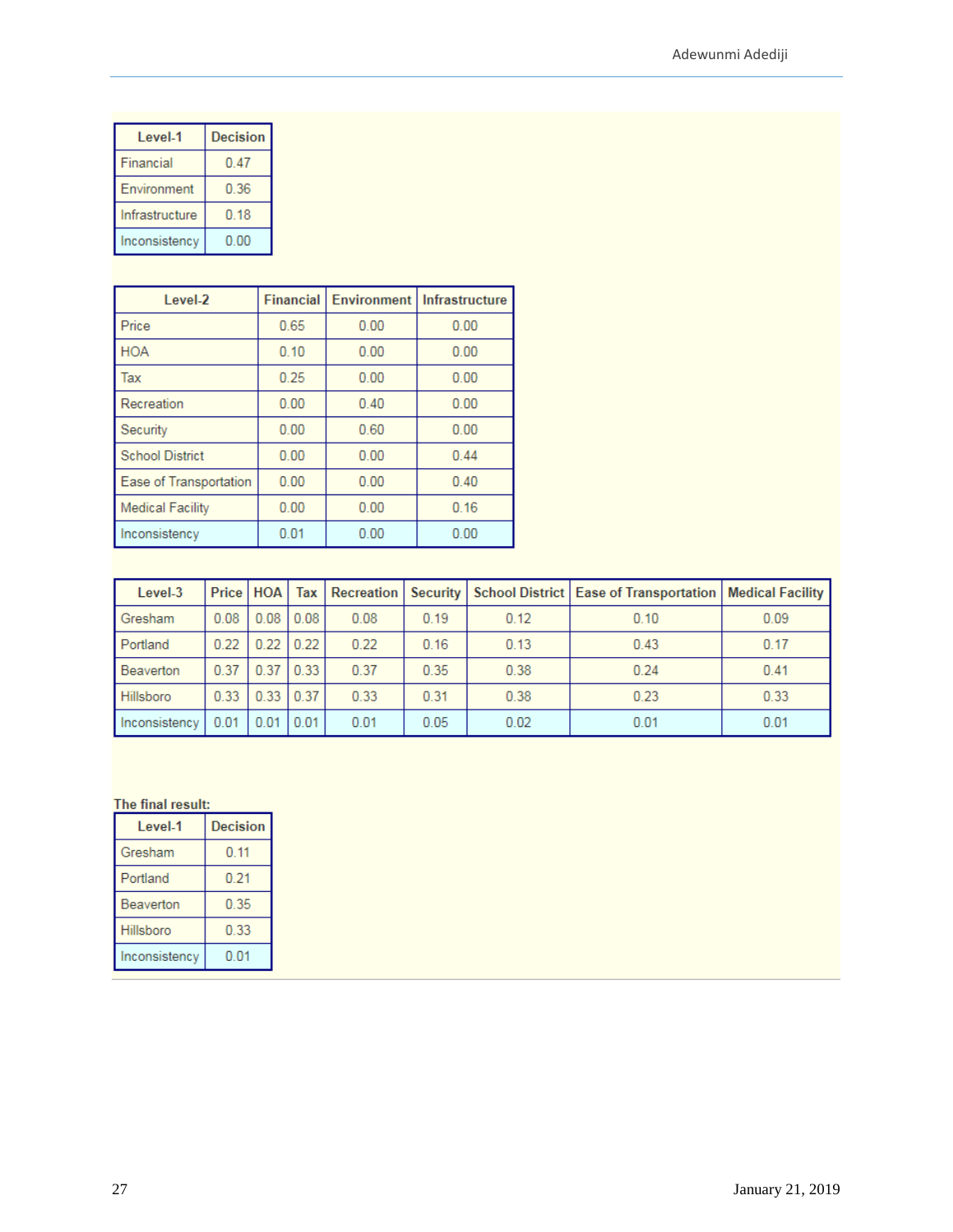| Level-1        | <b>Decision</b> |
|----------------|-----------------|
| Financial      | 0.06            |
| Environment    | 0.75            |
| Infrastructure | 0.19            |
| Inconsistency  | 0.01            |

| Level-2                 | <b>Financial</b> | <b>Environment</b> | Infrastructure |
|-------------------------|------------------|--------------------|----------------|
| Price                   | 0.67             | 0.00               | 0.00           |
| <b>HOA</b>              | 0.00             | 0.00               | 0.00           |
| Tax                     | 0.32             | 0.00               | 0.00           |
| Recreation              | 0.00             | 0.05               | 0.00           |
| Security                | 0.00             | 0.95               | 0.00           |
| <b>School District</b>  | 0.00             | 0.00               | 0.85           |
| Ease of Transportation  | 0.00             | 0.00               | 0.04           |
| <b>Medical Facility</b> | 0.00             | 0.00               | 0.12           |
| Inconsistency           | 0.04             | 0.00               | 0.01           |

| Level-3       |      |                  |             |      |      |      | Price   HOA   Tax   Recreation   Security   School District   Ease of Transportation   Medical Facility |      |
|---------------|------|------------------|-------------|------|------|------|---------------------------------------------------------------------------------------------------------|------|
| Gresham       | 0.13 | $0.33 \mid 0.12$ |             | 0.13 | 0.12 | 0.11 | 0.11                                                                                                    | 0.10 |
| Portland      | 0.62 | 0.29             | 0.62        | 0.61 | 0.63 | 0.67 | 0.66                                                                                                    | 0.65 |
| Beaverton     | 0.14 | 0.19             | 0.12        | 0.13 | 0.12 | 0.11 | 0.12                                                                                                    | 0.11 |
| Hillsboro     | 0.11 |                  | $0.19$ 0.14 | 0.13 | 0.13 | 0.12 | 0.12                                                                                                    | 0.14 |
| Inconsistency | 0.02 | 0.10             | 0.01        | 0.00 | 0.00 | 0.00 | 0.00                                                                                                    | 0.02 |

| Level-1       | <b>Decision</b> |
|---------------|-----------------|
| Gresham       | 0.12            |
| Portland      | 0.63            |
| Beaverton     | 0.12            |
| Hillsboro     | 0.13            |
| Inconsistency | 0.02            |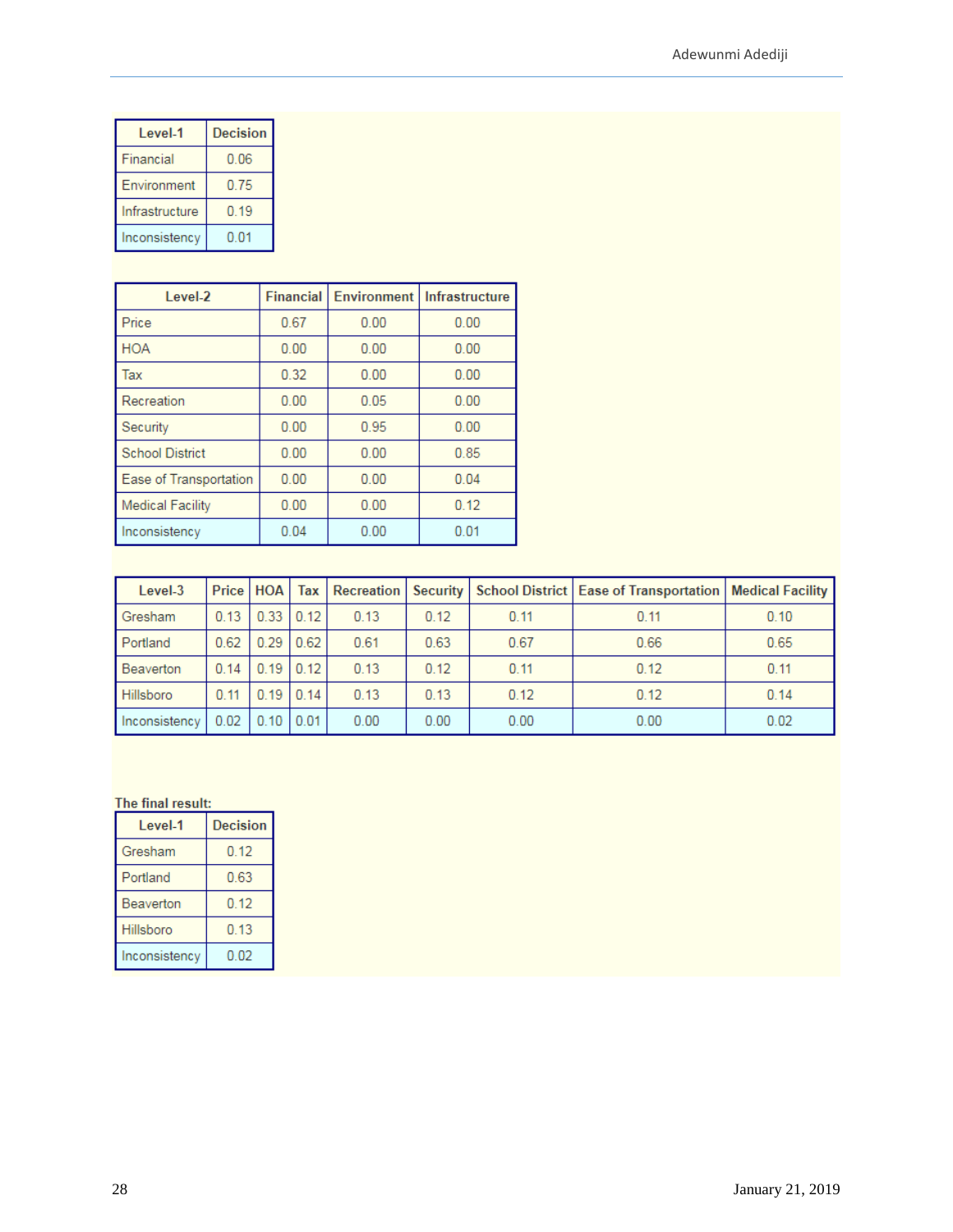| Level-1        | <b>Decision</b> |
|----------------|-----------------|
| Financial      | 0.12            |
| Environment    | 0.61            |
| Infrastructure | 0.27            |
| Inconsistency  | 0.02            |

| Level-2                 | <b>Financial</b> | <b>Environment</b> | Infrastructure |
|-------------------------|------------------|--------------------|----------------|
| Price                   | 0.33             | 0.00               | 0.00           |
| <b>HOA</b>              | 0.33             | 0.00               | 0.00           |
| Tax                     | 0.33             | 0.00               | 0.00           |
| Recreation              | 0.00             | 0.01               | 0.00           |
| Security                | 0.00             | 0.99               | 0.00           |
| <b>School District</b>  | 0.00             | 0.00               | 0.76           |
| Ease of Transportation  | 0.00             | 0.00               | 0.22           |
| <b>Medical Facility</b> | 0.00             | 0.00               | 0.02           |
| Inconsistency           | 0.00             | 0.00               | 0.19           |

| Level-3       |      | Price   HOA |                  |      |      |      | Tax   Recreation   Security   School District   Ease of Transportation   Medical Facility |      |
|---------------|------|-------------|------------------|------|------|------|-------------------------------------------------------------------------------------------|------|
| Gresham       | 0.03 |             | $0.25$ 0.36      | 0.06 | 0.03 | 0.04 | 0.21                                                                                      | 0.14 |
| Portland      | 0.13 |             | $0.25 \mid 0.14$ | 0.06 | 0.03 | 0.12 | 0.30                                                                                      | 0.32 |
| Beaverton     | 0.56 |             | $0.25 \mid 0.03$ | 0.65 | 0.78 | 0.69 | 0.28                                                                                      | 0.36 |
| Hillsboro     | 0.27 | 0.25        | 0.46             | 0.23 | 0.16 | 0.14 | 0.21                                                                                      | 0.19 |
| Inconsistency | 0.28 | 0.00        | 0.30             | 0.17 | 0.09 | 0.04 | 0.00                                                                                      | 0.00 |

| Level-1       | <b>Decision</b> |
|---------------|-----------------|
| Gresham       | 0.07            |
| Portland      | 0.08            |
| Beaverton     | 0.67            |
| Hillsboro     | 0.18            |
| Inconsistency | 0.09            |